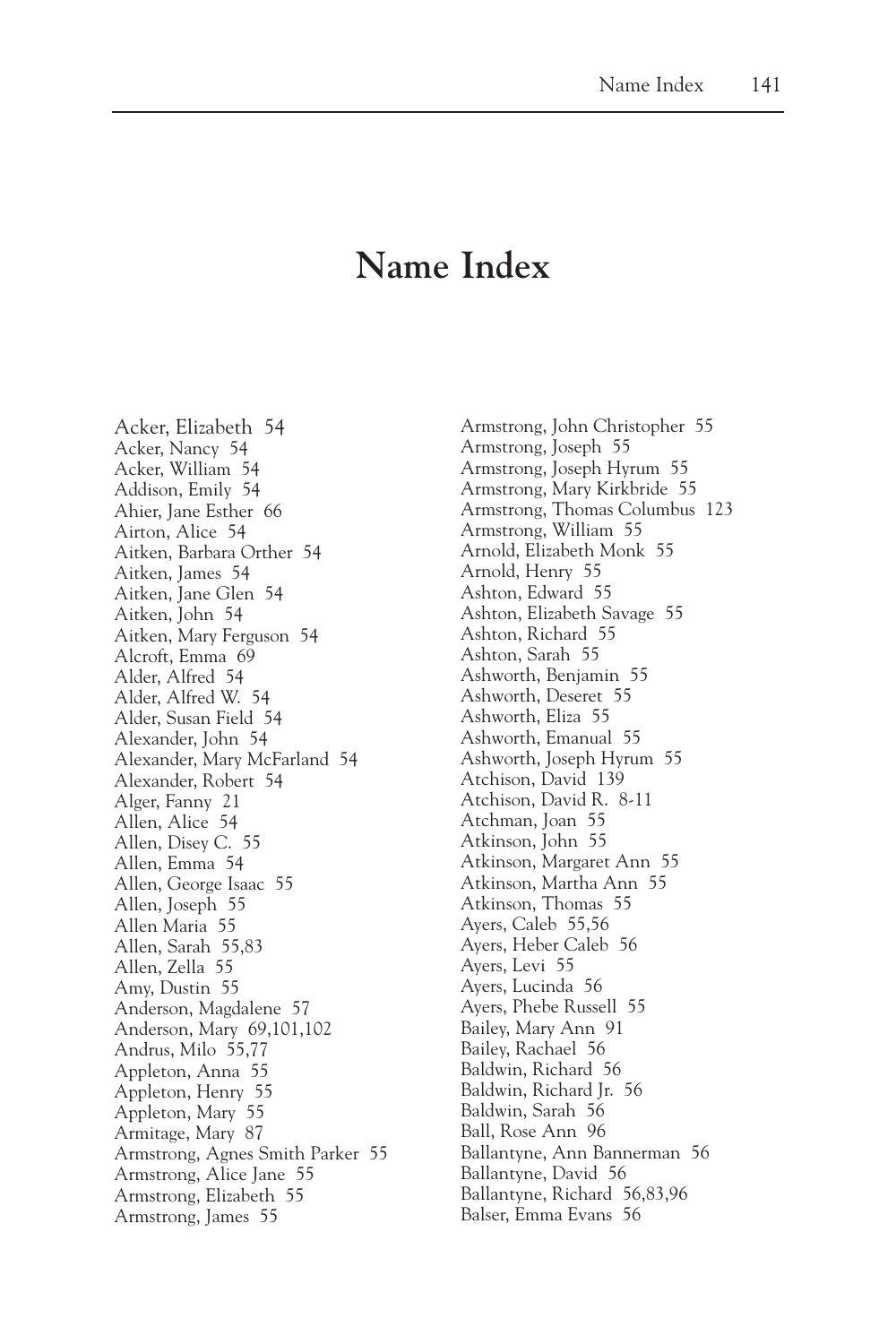Balser, John 56 Balson, Elizabeth 56 Banks, John 117-119,121-123 Banks, Peggy 91 Banks, William F. Broomhead 56 Bannerman, Ann 56 Barker, Catharine 56 Barker, Elizabeth 56 Barker, John 56 Barker, Thomas 56 Barnes, Elizabeth Jeffried 56 Barnes, Sarah 56 Barnes, William 56 Barney, Harriet 56 Barney, Harriet Emeline 96 Barrett, Mary 56 Barrington, Charles 56 Barrington, Elizabeth 56 Barrington, Sarah 56 Barson, Ellen Sheffield 56 Barson, Peter 56 Barson, Samuel 56 Barton, Elizabeth Kilshaw 56 Barton, Thomas 56 Barton, William 56 Barton, William George Hewit 56 Baston, Andrew 56 Baston, Andrew G. 56 Baston, Emma T. 56 Baston, Harriet J. 56 Bates, Lorenzo 56 Bates, Mary 73 Bates, Sarah 86 Baugh, Alexander L. 1,2,19-32,183 Baugh/Bough Mary Matilda 56 Baugh, John 56 Baugh, Mary Matilda 74 Baugh, Rachael Bailey 56 Bauns, George 56 Bawden, Ann Ireland 56,78 Bawden, Henry 56,78 Bawden, Rebecca Watts 56 Bawden, William 56 Baxter, Mary Tyndale 56 Beard, Mary Ann 83 Beard, Matilda 104 Beatman, Joseph 57 Beatman, William 57 Beck, Elizabeth 57 Beck, James 57 Beck, John 57

Beggs, Elizabeth Ivy 57 Beggs, J. 57 Beggs, P. 57 Belcher, Edward Everett 57 Belcher, Joseph 57 Bennett, Charlotte 57 Bennett, Charlotte Ann 57 Bennett, David 57 Bennett, Jane 77 Bennett, John Cook 135,136 Bennett, Mary 57 Bennett, May 57 Bennett, Richard E. 131-134 Bennion, Samuel Roberts 57 Benson, Ann Eliza 57 Benson, Ezra T. 51,119 Benson, James 57 Benson, Joseph 57 Benson, Phoebe Forrester 57 Benson, Richard 57 Bentley, Ann 102 Benton, Deborah 63 Benzon, Andrew Beck 57 Benzon, Catherine Wickel 57 Bergun, Charlotte 104 Berry, Agnes 57 Betts, Frances Ruth 57 Betts, Sarah 57 Betts, Sir Peter 57 Betts, Walter 57 Betts, William 120 Betts, William M. 57 Binns, John 57 Binns, Mary Colvola 57 Binns, Sarah 57 Birch, Ellen 57 Birch, Ellen Harris 57 Birch, Henry George 57 Birch, Richard 57 Birtles, C. 58 Birtles, Edward John 57 Birtles, G. 58 Black, George 58 Black, Susannah Jacaway 58 Blackhurst, Hannah 58 Blackhurst, Jonathan 58 Blanchard, Mary Ann 60 Blows, Ann 58,71 Blows, Hannah Norman 58 Blows, Oliver 58 Boggs, Lilburn W.1,50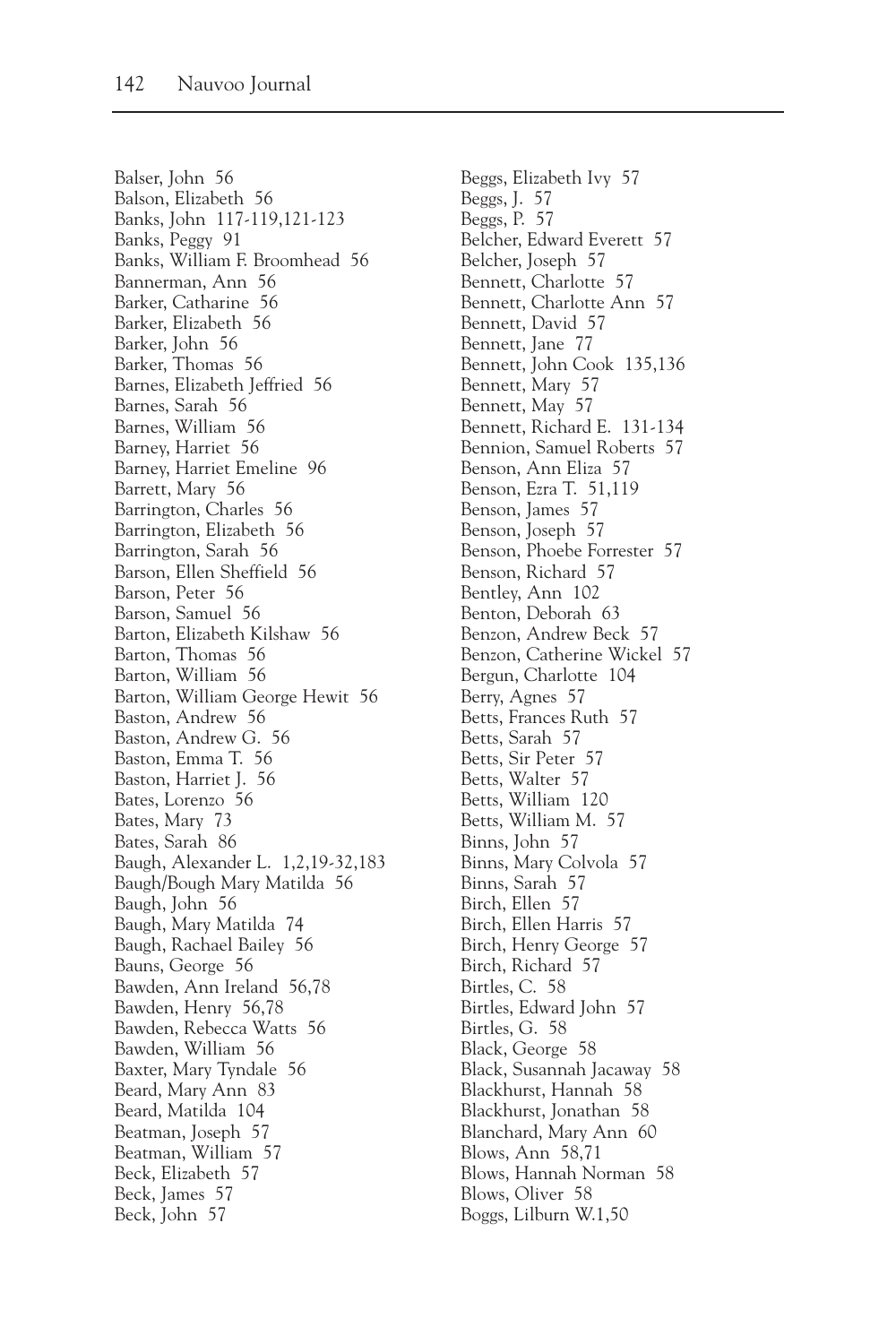Bond, Amelia 58 Bond, Ann 58 Bond, Edward 58 Bond, John 58 Bond, Mariah 58 Book, Edward James 58 Book, Eliza 58 Book, John 58 Book, Mary Jane 58 Boon, John 58 Booth, Catherine Hunt 58 Booth, Elijah 58 Booth, Elizabeth 58 Booth, Elizabeth Davis 58,65 Booth, Esther Jane 58 Booth, Hannah 58 Booth, John 58,65 Booth, Richard 58 Booth, Sarah Ann 58,87 Booth, Thomas 58 Boothman, John Thomas 58 Boothman, Sarah 68 Bourne, Elizabeth Johnson 58 Bourne, John 58 Bourne, Samuel 58 Bowen, Elizabeth 65 Bowley/Rowley, Theresa 71 Bowman, Jane 84 Bowron, George 58 Bowron, Sarah 58 Box, Ann 58 Box, Olive 58 Box, William 58 Boyd, Mr. 123 Bradbury, Margaret 58 Bradbury, Maria 58 Bradbury, William 58 Bradshaw, Ann Nuttall 59 Bradshaw, Charles 59 Brannan, Samuel 133 Brazeale, Hugh 9 Brewster, John E. 59 Bricker, Jane Lucus 59 Bricker, Job 59 Bricker, William 59 Bridges, Ann 59 Briggs, Ann Kirkham 59 Briggs, Ann Ordoyno 59 Briggs, Ellen 66,89,91,94 Briggs, James 59 Briggs, Thomas 59

Brighton, Mary 59 Brightwell, Zadea Emma 59 Brill, Caroline 59 Brill, Emma Alfina 59 Brill, Thomas 59 Brinkerhoff, James 59 Britt, Emily N. K. 59 Broadbent, Harriet Otter 59 Broadbent, Reuben 59 Bromley, John 59 Bromley, Julia 59 Bromley, Mary 59 Bromley, Mary Oxenbold 59 Bromley, William Michael 59 Brooks, Annie 59 Brooks, Harriet 59 Brooks, Henry 59 Brooks, James Simpkins 59,65,104 Brooks, John Lorenzo 59 Brooks, Lydia Webster 59,104 Brooks, Rebecca Franklin Crump 59,65 Broom, Elizabeth Heywood 59 Broom, Hester Dunsdon 59 Broom, John 59 Broomhead, Benjamin 59 Broomhead, Sarah Jarvis 59 Broomhead, Sarah Parry 59 Broomhead, William F. Jarvis 59 Brown, Amanda 59 Brown, Amanda Louisa 59 Brown, Cecilia Robella 60 Brown, Charlotte Parker 60 Brown, Enoch 60 Brown, George 60 Brown, Henry 59 Brown, Henry Erastus 60 Brown, Isaac L. 60 Brown, James 60,67,85,98 Brown, Jane Munday 86 Brown, John 132 Brown, Joseph 60 Brown, Keziah 77 Brown, Kiziah 60 Brown, Louisa 60 Brown, Lydia 60 Brown, Mary 104 Brown, Mary Ann Blanchard 60 Brown, Orson A. 60 Brown, Polly Williams 60 Brown, Samuel 60,86 Brown, Thomas 60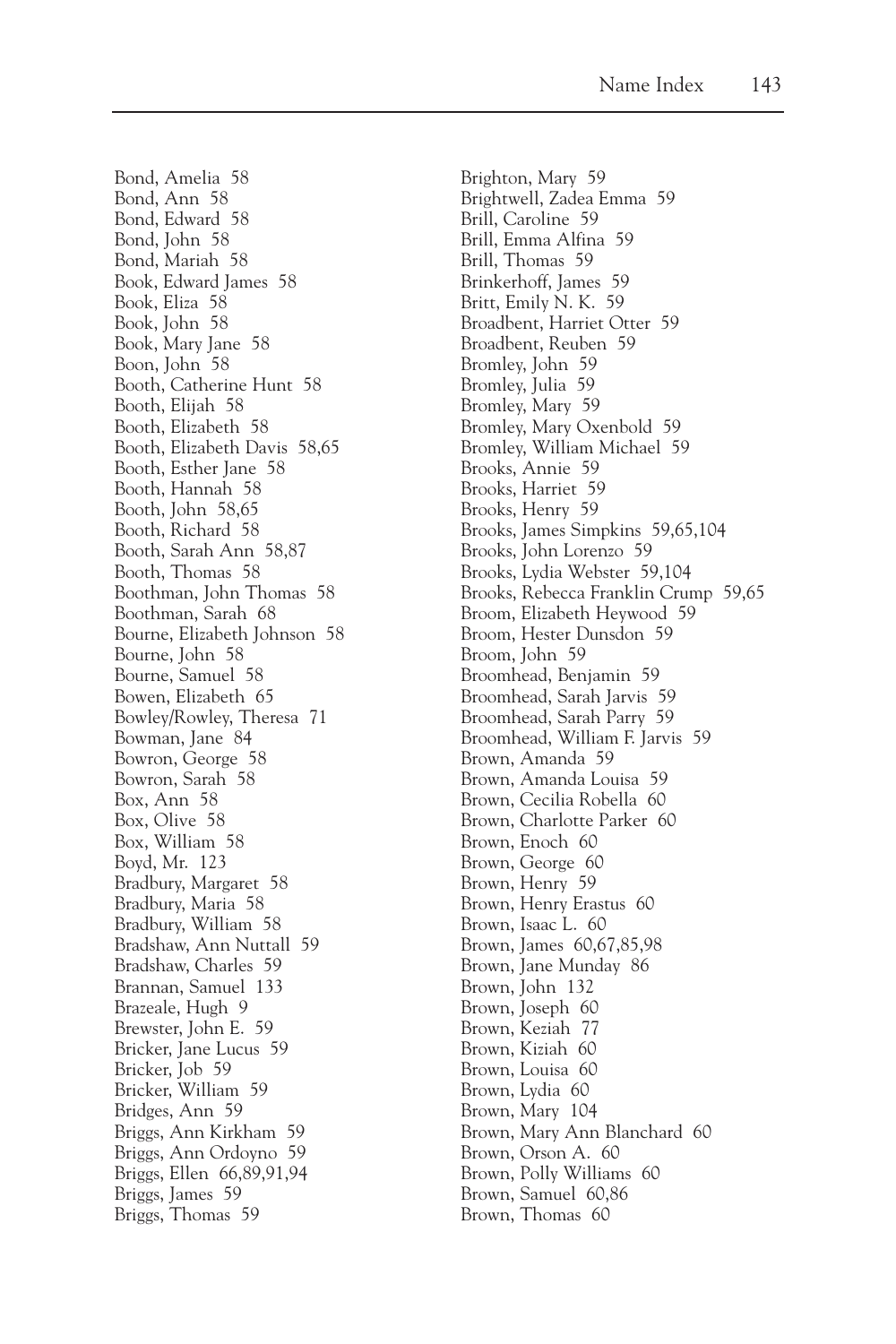Brown, William Parker 60 Browne, Charlotte 60 Browne, Emma 60 Buckley, Sarah 60 Buckwalter, Henry Shuler 60 Buckwalter, John 60 Buckwalter, Margaret 105 Buckwalter, Sarah Shuler 60 Buice, Vernon H. 60 Bull, Joseph 95 Bull, Sarah 95 Bull, Sarah Bullock 95 Bullard, Abigail B. 60 Bulloch, Christina 60 Bulloch, Isabella Dunn 60 Bulloch, James 60 Bullock, Sarah 95 Bullock, Thomas 132 Bunker, Edward 117 Bunting, Jacob Edward 60 Burbank, Capt. 95 Burch, Alfred 60 Burges, Ann Margaret Esplin 60 Burges, Elizabeth 60 Burges, Peter 60 Burgess, James 60 Burgess, Mary 61 Burgess, Thomas 61 Burt, Andrew Patterson 61,90 Burt, Elizabeth Patterson 61,90 Burt, John Davidson 61,90 Burton, Elizabeth 61 Burton, Joseph 61 Burton, Mary 62 Butler, Ann 92 Butts, Mr. 125 Buxton, Elizabeth 61 Buxton, Joseph 61 Byrd, Martha 82 Caffall, Annie Leonora 61 Caffall, George H. 61 Caffall, Jane Elizabeth 61 Caine, Elinor Cubbon 61 Caine, John T. 81 Caine, John Thomas 61 Caine, Margaret Nightingale 61 Caine, Thomas 61 Caldwell, Maria 84 Callister, Ann Cowley 61,64 Callister, Leonora 61 Callister, Ned 61,64

Cameron, Catherine 61 Cameron, John Alexander 61 Cameron, Margaret Fairgrove 61 Cameron, Mary McFall Thompson 61 Campbel, Agnes 61 Campkin, Isaac 61 Campkin, Martha Webb 61 Campkins, Ruth 92 Candwell, John 61 Canham, Nancy 88 Cannon, Angus Munn 61 Cannon, Ann Quayle 61 Cannon, George 61 Cannon, Leonora Callister 61 Cantwell, Elizabeth C. 123 Cantwell, Elizabeth Cotteral Hamer 61 Cantwell, Elizabeth Cotteral 123 Cantwell, Ellen 123 Cantwell, Francis R. 123 Cantwell, James 123 Cantwell, James S. 117 Cantwell, James Sherlock 61 Cantwell, Mary Ann 123 Cantwell, Sherlock 122,123 Cantwell, Simon 61 Cantwell, Stephen 61 Cantwell, Wilhelmina Sherlock 61 Capstick, Ann 95 Carter, Isabell Sharp 62 Carter, Joseph 62 Carter, Simeon 62 Cassidy, Marintha Althera 62 Castle, Hannah 96 Caudon, Margaret 62 Cements, James Hyrum 105 Chadwick, Abraham 62 Chadwick, Esther 62 Chadwick, Mary Burton 62 Chadwick, Samuel 62 Chaffin, John Rice 64 Chaffin, Lewis Rice 64 Chaffin, Louis 62 Chaffin, Sarah Maria Cossit 64 Chandler, Arabella Ann 89 Chandler, Sarah 62 Chard, Charles 62 Charlesworth, Alice 62 Charlesworth, Thomas 62 Charman, George 62 Chase, Darwin 25 Chatterley, Sarah Ann 62,80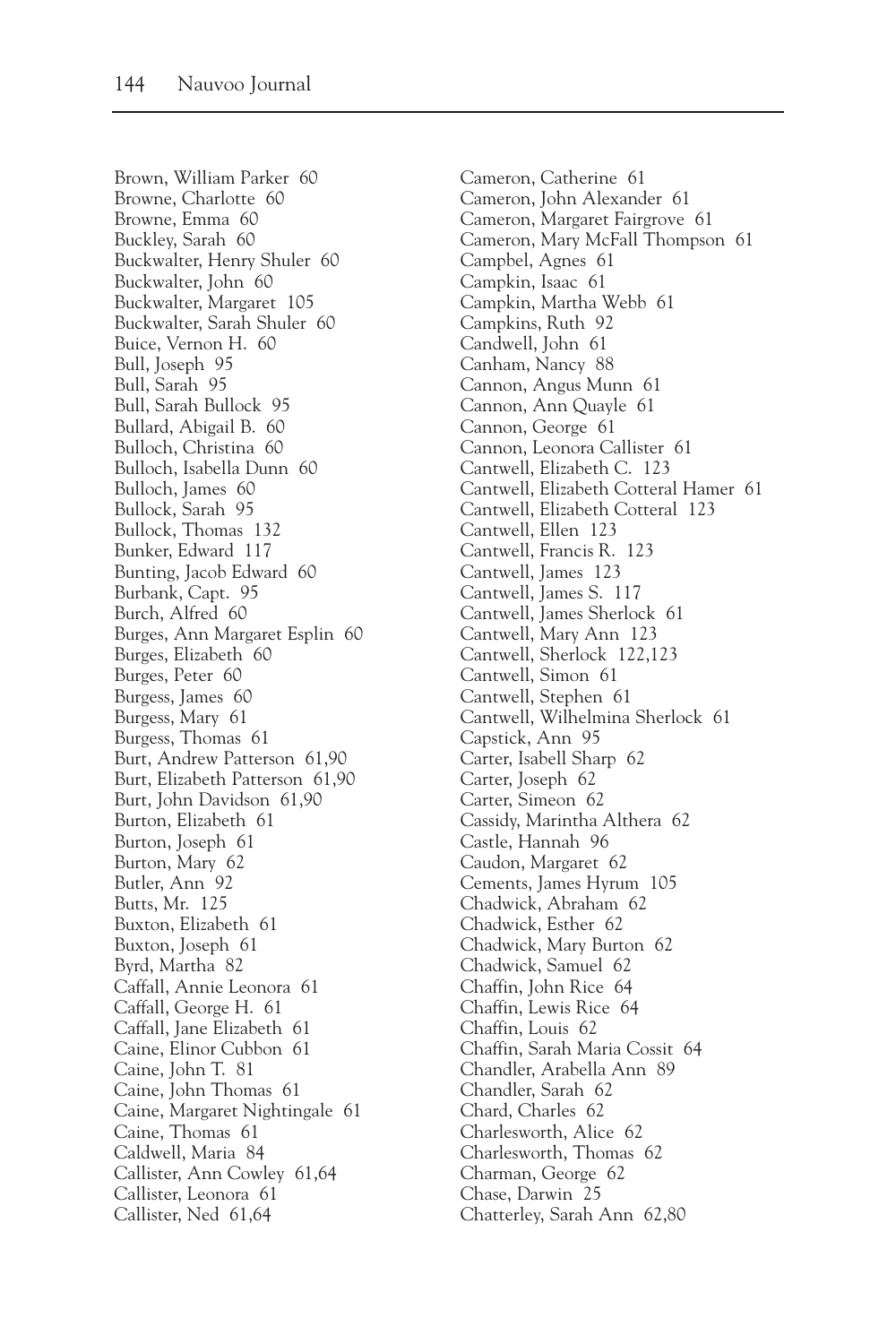Cheetham, Elijah 62 Cheney, John N. 25 Chevalier, Mary 66 Childs/Child, William 62 Childs, Sarah 62 Church, Haden W. 117,119 Churchill, Joseph 62 Clark, David 62 Clark, Hannah 78 Clark, Harriet 62 Clark, John H. 62 Clark, Margaret 62 Clarkson, Ann 62,81 Clarkson, Kitty McCoy 62 Clarkson, Thomas 62 Clawson, Moses 50,90 Clayton, Ann Critchlow 62 Clayton, Ellen 77 Clayton, Ruth Moon 62 Clayton, Thomas 44,62,77 Clayton, William 62 Clegg, Elizabeth Ann 62 Clegg, John 62 Clegg, Sarah 62,63 Clegg, William 62 Clemens/Clements, Mary Wild 105 Clemens/Clements, William 105 Clemenson, James F. 63 Clemenson, Margaret 63 Clement, Deborah Ann 63 Clement, Joseph 63 Clements, Ann 63 Clements, William 63 Clements, William George 105 Cleminson, John 27 Cliff, Thomas 63 Clucas, Ann 63 Clucas, Elizabeth Ann 63 Clucas, James 63,93 Clucas, Margaret Henry 63 Clucas, Mary Mead 63,93 Clucas, Mary Mead Rex 63,93 Clucas, Samuel 63 Coldwell, Jane 103 Collier, Mary 106 Collinson, Ruth 102 Collister, Ann 63 Collister, Ann Jane 63 Collister, Ed. 63 Colton, Ann 70 Colvola, Mary 57

Comish, Elizabeth Keig 63 Comish, Jane 63 Comish, John 63 Comish, Joseph 63 Comish, Margaret 95 Comish, Margaret Duggan 63 Comish, William 63,95 Conder, Deborah Benton 63 Conder, Edward 63,91 Conder, Helen Pierce 63,91 Conder, John Spencer 63,91 Conder, William 63,91 Condie, Cecelia Sharp 63 Condie, Ellen 63 Condie, Gibson 63 Condie, Jane 97 Condie, Janet 63 Condie, Nellie Sharp 63 Condie, Thomas 63 Cook, Aaron J. 63 Cook, Alice 63 Cook, Charles 63 Cook, Frederick 63 Cook, Hannah 77 Cook, Jemima 63 Cook, John 63 Cook, Nancy, 63 Cook, Sarah E. 63 Cook, Seth 64 Coombs, Isaiah Moses 64 Coombs, Maria Morgan 64 Coombs, Mark Anthony 64 Cooper, Charlotte 91 Cooper, Elizabeth 91 Cooper, John 91 Cooper, Mary 64 Cooper, Susannah 64 Cordingly, Pernelia 64 Cordingly, Sarah Alice 64 Cordingly, William 64 Cordon, Alfred 84 Corey, Moses 64 Cormick, Christabella 64 Cormick, Enos 64 Cormick, George Thomas 64 Corrill, John 13,22 Cortill, Marinda 64 Cortill, Wiley B. 64 Cossit, Sarah Maria 64 Cottam, Ann 64 Cottam, Ann Smith 98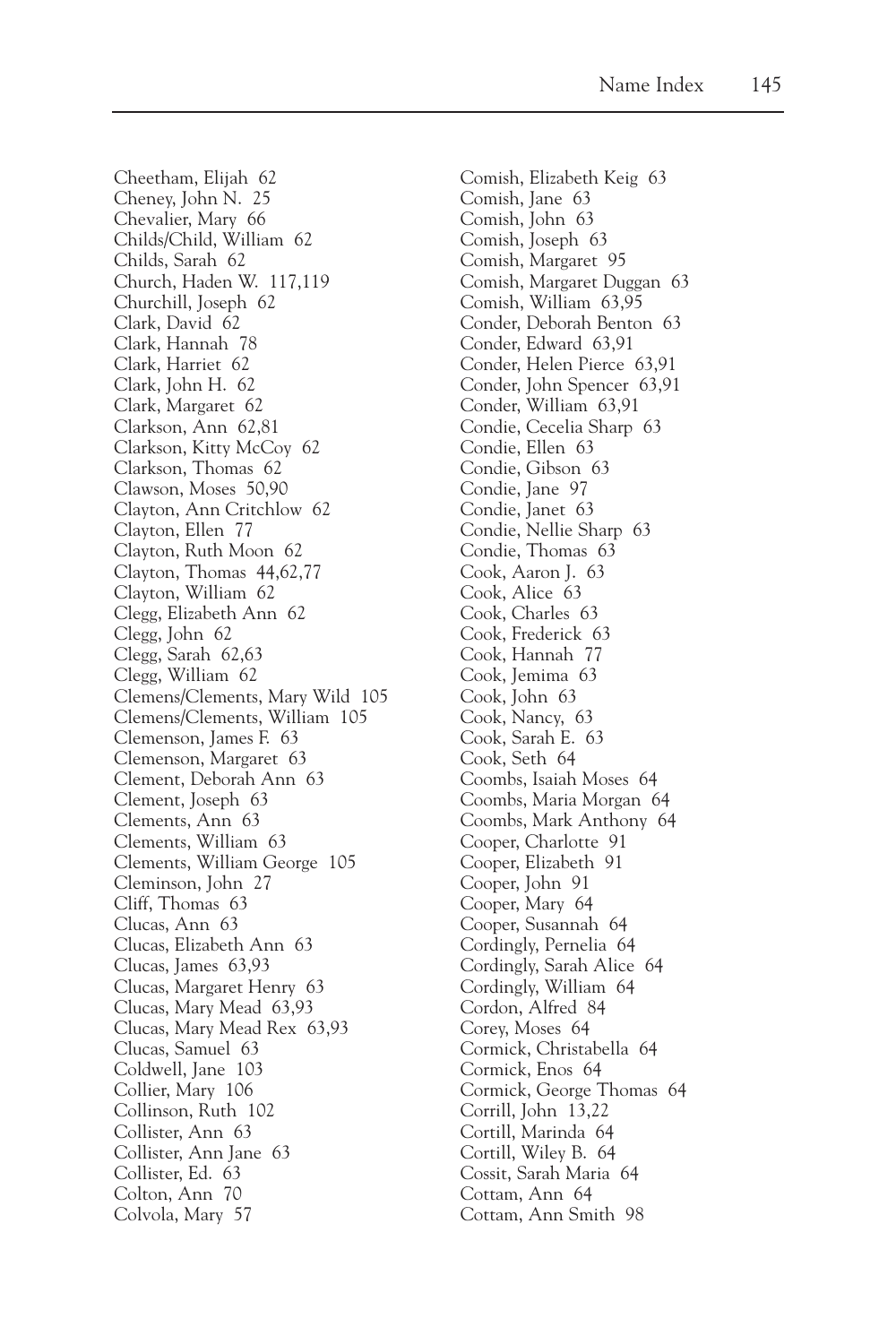Cottam, Caroline Smith 64 Cottam, Catherine Livsey 64 Cottam, Emma 64 Cottam, John 64,98 Cottam, Mary Ann 64 Cottam, Thomas 64,98 Cotterell, Catharine E. 64 Cotterell, George 64 Cotterill, Ellen 64 Cotterill, Samuel 64 Cotterill, Sarah 64 Cotterill, William 64 Cotterill, William Jr. 64 Couzens, Joseph 64 Couzens, Sarah Jacque 64 Covington, Mary Ann 64 Cowan, Agnes Berry 57 Cowan, John 57 Cowan, Mary 104 Cowdery, Marcellus F. 20,23 Cowdery, Oliver 20-22,50,51 Cowley, Ann 61,64 Cowley, Ann Killey 65 Cowley, Ann Quayle 64 Cowley, Elizabeth Jane 64,67 Cowley, Isabella 64 Cowley, James 64 Cowley, Mathias 64 Cowley, Thomas 65 Cox, Eliza 65 Crabb, Marion 65 Craig, John 132 Crane, Sarah Watson 71 Cranshaw, Assenith 65 Cranshaw, Henry 65 Cranshaw, Luke 65 Crawford, Mary Ann Fairclough 65 Crawford, Samuel 65 Creer, Ann Morris 65 Creer, Catherine 97 Creer, Edward 65 Creer, Edward Jr. 65 Cresswell, Catherine 72 Cresswell, Jane 72 Critchlow, Ann 62 Crockett, David R. 131-134 Croft, Jacob 118 Crombie, Henrietta Elizabeth 105 Crompton, Mr. 74 Cross, John 66 Cross, Margaret McCune 66

Cruickshank, Mary Margaret 86 Crumbie, Henrietta Elizabeth 65 Crump, Rebecca Franklin 59,65 Cruse, Charlotte 102 Cruse, James 65 Cruse, Julia 65,77 Cruse, Mary Joyce 65 Cubbon, Elinor 61 Cullen, Esther 67 Curtis, Catherine 99 Dalton, Ann 81 Daniels, B. 65 Daniels, Benjamin 65 Daniels, Charles F. 65 Daniels, Dinah Ruth 65 Daniels, E. 65 Daniels, Elizabeth 65 Daniels, Elizabeth Salthouse 65 Daniels, James 65 Daniels, James Ephraim 65 Daniels, John Henry 65 Daniels, William Edward 65 Dann, Cynthia 65 Dann, Samuel 65 Dann, William 65 Darger, Martha Soper 65 Darger, William Henry 65 Davenport, Ann 65 David, Ann 65,74 David, Elizabeth 68,101 David, Elizabeth Bowen 65 David, Mary 65 David, Morgan 65 David, Thomas 65 Davidson, Eleanor 68 Davis, Elizabeth 58,65 Davis, Emerette 92 Davis, John 65,66 Davis, John Franklin 65 Davis, Lucy Hancock 66 Davis, Martha 66 Davis, Pheobe 66 Dayball, Alice 66 Dayball, John Hyrum 66 Dayball, Joseph 66 De La Mare, Jane Esther Ahier 66 De La Mare, Francis 66 De La Mare, Phillip 66 De La Mare, Mary Chevalier 66 Dean, Jane 98 Decker, Fannie Maria 82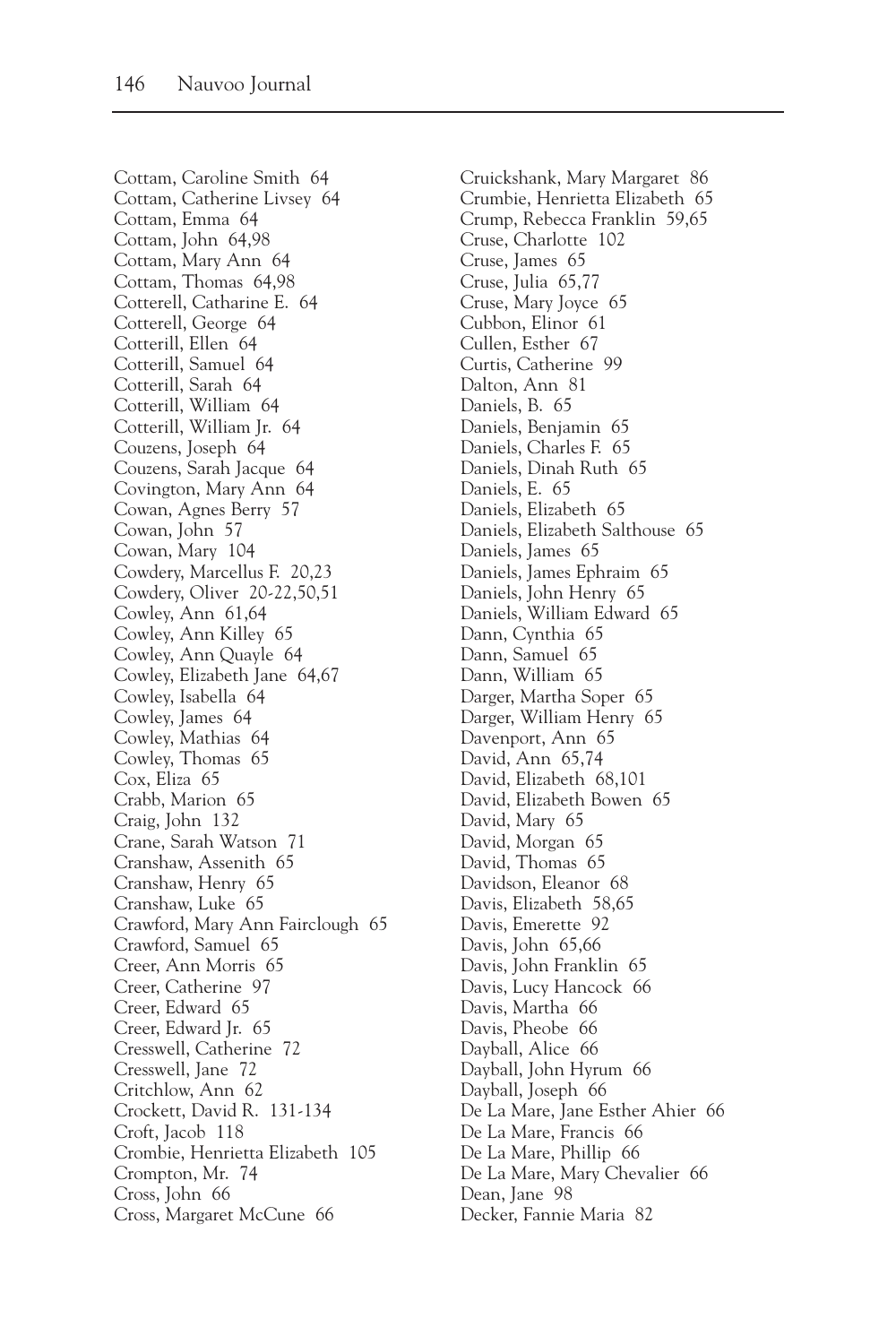Decker, Harriet Amelia 66 Delahay, Esther 66 Derricott, Ann 104 Dewey, Wealthy 105 Dexter, George 66 Dexter, Joanna 66 Dickinson, Samuel 66 Didriksson, Thordur 66 Dinwoodey, Ann 68 Dinwoody, Frances 92 Dixon, Emma 66 Dixon, Henry 66 Dixon, Joshua 66 Dixon, William Henry 66 Dobson, Elizabeth Frain 66 Dobson, Joseph 66 Dobson, Joseph Jr. 66 Dodsworth, Horatio Rabey 66 Dolery, Elizabeth 66 Doniphan, Alexander W. 3-17,137-140 Doniphan, Elizabeth Jane Thornton 140 Dorward, Elizabeth 96 Douglas, Ann 66,89,94 Douglas, Elizabeth Wadsworth 66 Douglas, Ellen Briggs 66,89,91,94 Douglas, Ellen Vilate 66,89 Douglas, George 66,89,91,94 Douglas, Isabella 66,89,91 Douglas, Mary 66,89 Douglas, Richard 66,89 Douglass, Agnes 66 Douglass, William 66 Dow, Jessie 66 Dow, L. 66 Dow, Lorenzo 66 Dow, S. 66 Dowd, Lorenzo 67 Doxey, Thomas 93 Drabwell, Jemima 76 Dredge, Ann 106 Dryber, Elizabeth 87 Dubuquess, Elizabeth Ann 67 Dubuquess, Getovis 67 Dubuquess, susan 67 Dugdale, George 67 Dugdale, Jane 67 Duggan, Margaret 63 Dukes, Mary 67 Dukes, William 67 Dunford, Florence Emily 67 Dunford, George 67

Dunford, Isaac 67 Dunford, John 67 Dunford, Lavina 67 Dunford, Mary Maria 67 Dunford, Sarah Jones 67 Dunford, Seaborn 67 Dunklin, Daniel 7-12 Dunn, Isabella 60 Dunsdon, Hester 59 Dutson, Ann Green 72 Dutson, Elizabeth Jane Cowley 64,67 Dutson, Florence Virginia 64,67 Dutson, John 72 Dutson, John William 64,67 Dutson, Rebecca Deseret 64 Eades, James 91 Eads, James 88 Eames, David 67 Eames, Esther Cullen 67 Eames, Nathaniel 67 Eardley, Edward 67 Eardley, Edward Alonzo 67 Eardley, Elizabeth Grocott 67 Eardley, Zurviah Gleason Fuller 70 Eardley, James 67,70 Eardley, Zurviah G. Fuller 67 Earnshaw, Grace 67 Earnshaw, John Thomas 67 Earnshaw, Mark 67 Eastin, Agnes 67 Eastin, James 67 Eastin, John 67 Eckersall, Adam 67 Eckersall, James 67 Eckersley, Hannah 67 Eckersley, William 74 Eddington, Mary Ann 67 Edes, Joseph 67 Edes, Susan, 67 Edwards, Charles 67,68 Edwards, E. 123 Edwards, Edward William 67 Edwards, Hyrum 68 Edwards, James Thomas 68 Edwards, Johannah 67 Edwards, Susan 68 Elder, Joseph B. 120,123 Eldredge, Alanson 68 Eldredge, Esther Sunderlin 68 Eldredge, Horace S. 69 Eldredge, Horace Sunderlin 68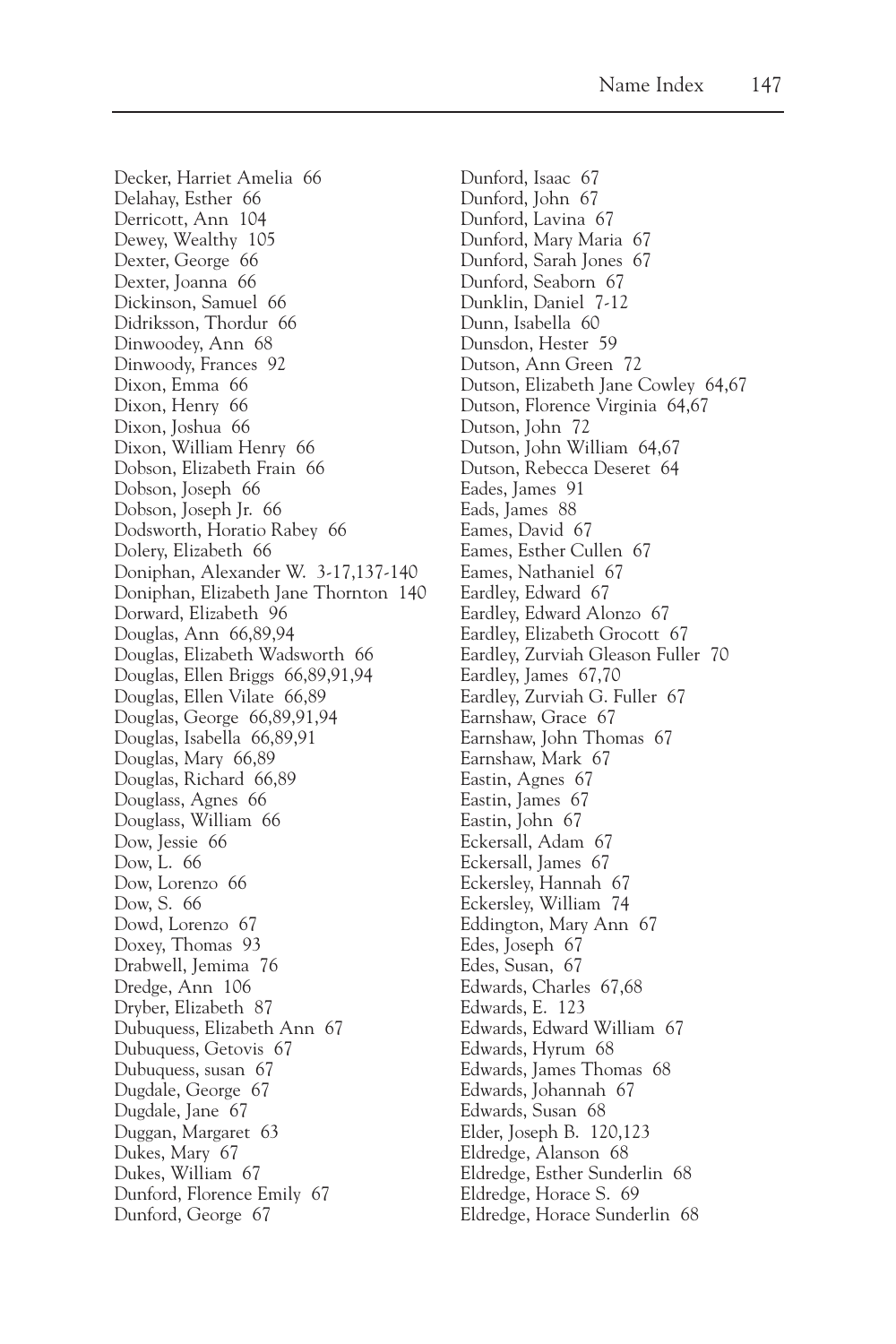Eldredge, Philinda Clark 80 Ellett, Eleanor Davidson 68 Ellett, John James 68 Ellingham, Emily 74 Ellis, Ann 68 Ellis, Brother 119 Ellis, Elizabeth Hague 68 Ellis, George 68 Ellis, George Emmett 68 Ellis, James 68 Ellis, John 68 Ellis, Mary 68 Ellis, Mary Ann Emmett 68 Ellison, Alice Pilling 39-48,68 Ellison, David Samuel 42-44,68 Ellison, Ephraim Peter 44,45,68 Ellison, John 39-48,68 Ellison, John Ammon 42,68 Ellison, Margaret 42,44,68 Ellison, Mary 68 Ellison, Matthew 40,41 Ellison, Samuel 68 Ellsworth, Edmund 117,122 Emmett, Ann 68 Emmett, John 68 Emmett, Mary Ann 68 Emmett, Sarah Boothman 68 Esplin, Ann Margaret 60 Ettley, Henry William 123 Evans, Ann Dinwoodey 68 Evans, Elizabeth 68,75 Evans, Elizabeth David 68 Evans, Emma 56 Evans, Hannah Williams 68 Evans, John 68 Evans, Mary Ellison 68 Evans, Moroni 68 Evans, Richard 68 Evans, Sarah Yarnell 68 Evans, Thomas 68 Eyring, Bertha 68 Eyring, Henry 68 Fairclough, Mary Ann 65 Fairgrove, Margaret 61 Farley, Isaac 68 Farley, Mary 68 Farnham, Augustus 69 Farnsworth, Squire 69 Farr, Aaron Freeman 69 Atherton, Persis 69 Farr, Arron F. 70

Farr, Ebenezer 69 Farr, Hannah 69 Farr, Persis Atherton 69 Farrer, Thomas 69 Felt, Hannah Reeves 69 Felt, Nathaniel 69 Felt, Nathaniel H. 42,61,94 Felt, Nathaniel Henry 69 Fenn, A. 69 Fenn, Alfred 69 Fenn, C. 69 Fenn, Caleb 69 Fenn, Eliza Ann Dyer Ward 69 Fenn, Emma 69 Fenn, Ezra 69 Fenn, George 69 Fenn, John 69 Fenn, Mariah 69 Fenn, S. 69 Fenn, Sarah Reeves 69 Fenn, W. 69 Fenn, William 69 Fenton, Emma Alcroft 69 Fenton, Mary Anderson 69 Fenton, Robert 69 Fenton, Thomas 69 Ferguson, Ann 69 Ferguson, Isabella 69 Ferguson, Mary 54 Field, Capt. 89 Field, Susan 54 Fielding, Joseph 72 Fife, Adam 69 Fife, Adam Sharp 69 Fife, Ellen Sharp 69 Fife, Jannette 69 Fife, John 69,90 Fife, Margaret 69 Fife, Margaret Hunter 69 Fife, Margaret Hunter 90 Finlayson, James 69 Fletcher, Sarah Ann 69 Flinders, Elizabeth 83 Flournoy, Samuel 11 Follin, George 69 Foote, Jonathan 67 Ford, Hannah 69 Ford, James 70 Forrester, Phoebe 57 Forrester, Thomas 70 Forsgren, Capt. 102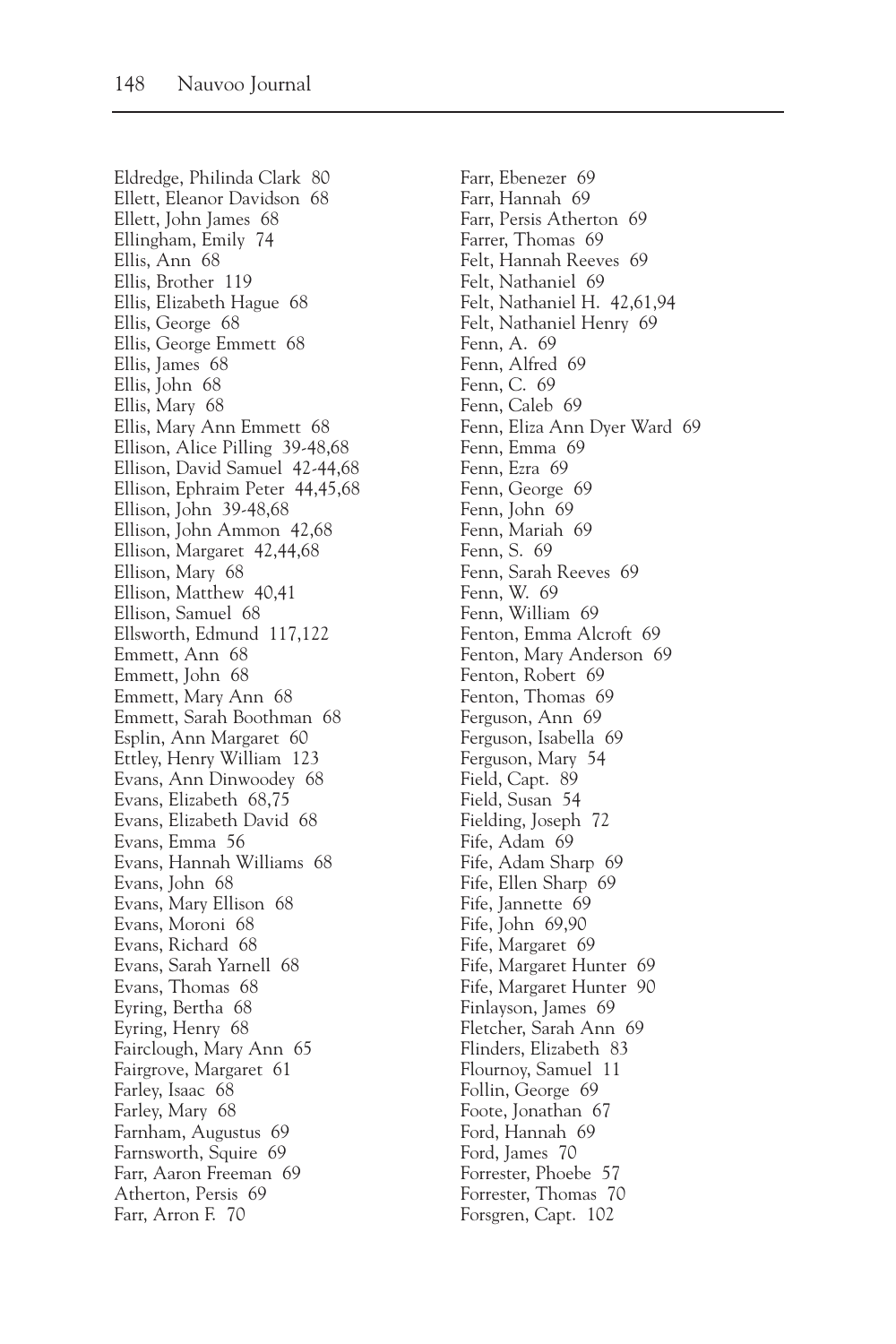Fortune, Paul 70 Fox, James 70 Foxley, Ann Larkins 70 Foxley, Elizabeth Mathews 70 Foxley, James 70 Foxley, William 70,81 Frain, Elizabeth 66 Franklin, Rachel 70 Franklin, Rachel 73 Freston, William James 70 Frestone, James 70 Frestone, William 70 Frost, Elizabeth 70 Frost, George Richard 70 Frost, John 70 Fryer, Ann Colton 70 Fryer, William 70 Fuller, Adelaide Jelley 70,78 Fuller, Ann King 70 Fuller, Edmund Burke 70,78 Fuller, Edward Nowell 70,78 Fuller, Eunice Gleason 70 Fuller, John 70 Fuller, Walter 70 Fuller, Zurviah G. 67 Fuller, Zurviah Gleason 70 Gale, Alice 70 Gale, Robert 70 Gallagher, John 70 Gallagher, Sarah 70 Gardiner, George 70,117 Gardiner, Sarah 70 Gardner, John 70 Gardner, Madaline 92 Gardner, Robert 134 Garstang, James 70 Gascoyne, Harriet Jane 71 Gascoyne, Joseph 71 Gaunh, Martin 71 Gaunh, Sarah 71 Gee, Amanda 71 Gee, Amanda Melvina Sagers 96 Gee, Amanda Sagers 71 Gee, Erastus 71 Gee, Lysander 71,95,96 Gee, Rozelia 71 Gee, Sarah E. 71 Gee, Sarah Watson Crane 71 Gee, Solomon 71 Gee, Susan E. 71 Gee, Theresa Bowley/Rowley 71

Gee, Theresa Rowley 95 Geeson, Amelia Maria 71 Geeson, Eliza 71 Geeson, George William 71 Geeson, Mary 71 Geeson, Richard 71 Geeson, William 71 Gellies, Anne Sleight 71 Gellies, John 71 Gellies, Mary 71 George, Mary Ann 71 George, Mary Ormond Morris 88 George, Sylvester 71 George, William 88 Geskell, Elizabeth 95 Gibson, Catherine McFarlane 71,87 Gibson, Elizabeth 71 Gibson, Jacob 71 Gibson, Janet Nicol 71 Gibson, Jennette/Janet Nicol 87 Gibson, Mary Ann 90 Gibson, William 71,87 Giddings, Martha 71 Giddings, Robert 71 Giddins, Elizabeth 71 Giddins, William 71 Gilbert, A. S. 10 Gilbert, Elizabeth Van Benthusen 25 Gilby, Ann Blows 58,71 Gilby, Matthew 58,71 Gilby, Matthew Jr. 58 Giles, John Daniel 71 Gill, Mary Elizabeth 82 Gleason, Eunice 70 Glen, Jane 54 Goddard, George 72 Goddard, Stephen 133 Goforth, Dr. William 72 Goforth, Martha Nelson 72 Golden, Ann 99 Goodman, William 72 Goodwin/Godwin, Mary 103 Gordon, Elizabeth 72 Gordon, George William 72 Gordon, John H. 72 Gore, Elizabeth 72 Gore, William 63,64,72 Gottfredson, Jens 72 Gottfredson, Karen Marie Neilbode 72 Gottfredson, Peter 72 Goulding, Prudence 97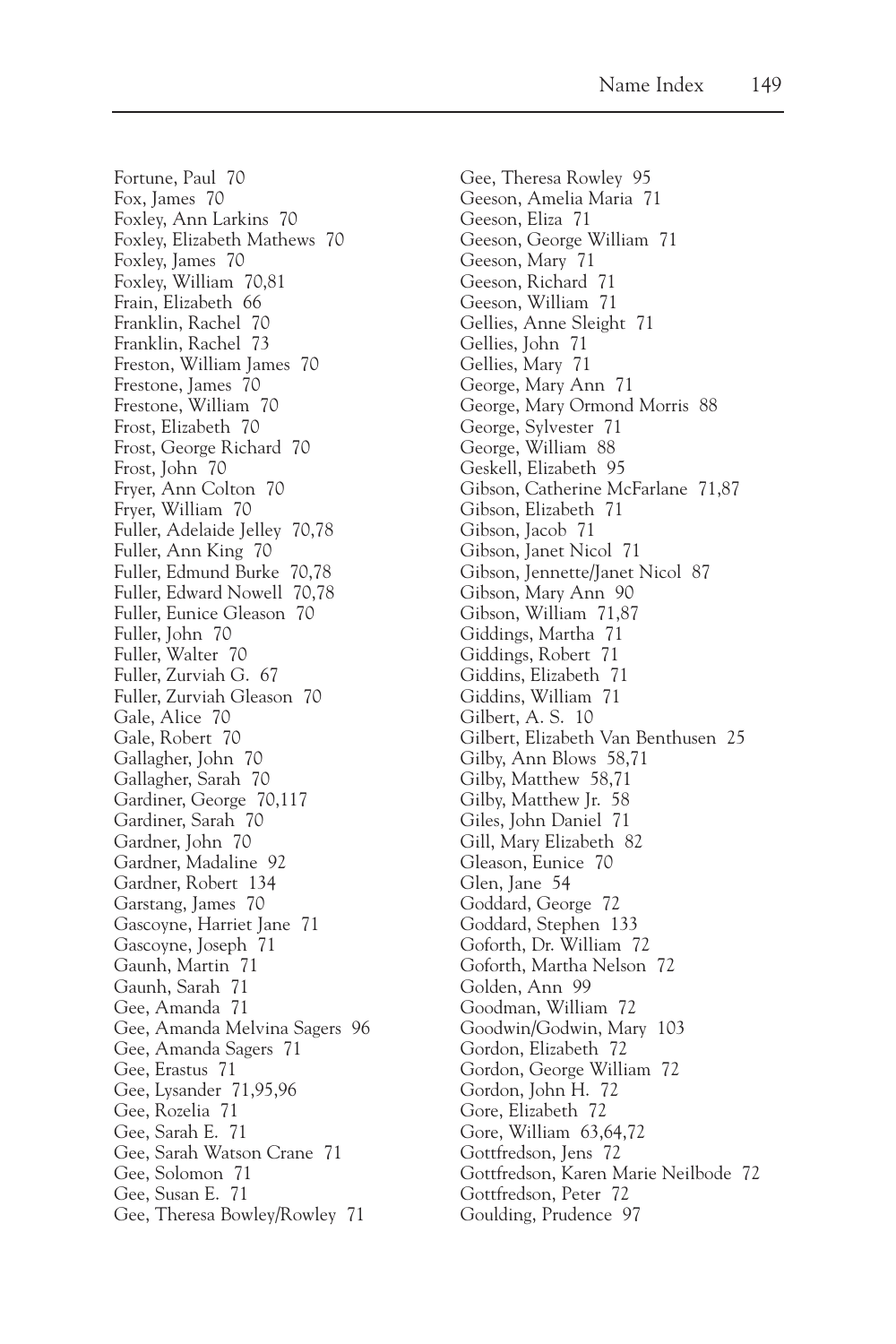Gower, Catherine Cresswell 72 Gower, Jane Cresswell 72 Gower, Thomas 72 Graham, Alexander Stewart 72 Graham, Elizabeth Jane Nuttman 72 Graham, George Thomas 72 Graham, Jane (Jennie) Smith 72 Grant, Isabell 72 Grant, Jedediah 72 Grant, Jedediah M. 51 Grant, Lewis McKeachie 72 Grant, Robert 72 Grant, Susan Noble 72 Gray, Abigail 72 Gray, Abigail Jr. 72 Gray, Benjamin B. 72 Gray, Christina 72 Gray, Eliza 72 Gray, Elizabeth 72 Gray, John 72 Gray, Thomas 72 Greasley, Charles 73 Green, Ann 72 Green, Hannah 72 Green, John 106 Green, Mercy 104 Green, Philip 72 Green, Rhoda 72 Green, William 72 Greener, James Huthwaite 72 Greenhalgh, John 72 Greenhalgh, Mary 72 Greenhalgh, William 72 Greenwood, George 72 Greenwood, George Jr. 72 Greenwood, Mary 73 Greenwood, Sarah 73 Greesley, Joseph Hyrum 73 Gregg, Josiah 6 Gregory, Albert 73 Grocott, Ann Player 73,91 Grocott, Ann Rebecca 73 Grocott, Benjamin 73 Grocott, Elizabeth 67 Grocott, James 73,91 Grocott, James C. 73 Grocott, Willis W. 73 Groom, Rachael 73 Groom, Richard 73 Gun, Jane 73 Guy, C. 73

Guy, Celestial Pratine 73 Guy, Char. 73 Guy, J. P. 73 Guy, James 73 Guy, John 73 Guy, John Taylor 73 Guy, Joseph 73 Guy, Joseph P. 73 Guy, Matilda 73 Hacking, John Sampson 73 Hadlond, Alphius John 70 Hadlond, Ella 70 Hadlond, Franklin Thomas 70 Hadlond, Rachel Franklin 70,73 Hadlond, Thomas 70,73 Hague, Elizabeth 68 Haight, Isaac 132 Hailes, Cathrine 73 Hailes, Sl. 73 Hailstone, Henry 73 Hailstone, William 73 Hall, Ann Hughes 74,77 Hall, James H. 74 Hall, James Roberts 73 Hall, Jane 73 Hall, John 73 Hall, Joseph William 74 Hall, Lucy Stokes 74 Hall, Margaret 96 Hall, Martha Richards 73 Hall, Mary Ann 94 Hall, Mary Bates 73 Hall, Thomas 74,77 Hall, Thomas J. 74 Hallam, Sarah Ellen 106 Halliday, Abel 74,100 Halliday, Emily Stevens 74,100 Halliday, James 74 Halliday, Mary Ellen 74 Halliday, Stephen Eli 74 Hamer, Elizabeth Cotteral 61 Hamer, Martha 74,75 Hamer, Sarah 106 Hamlin, Henry 74 Hammer, Austin 36 Hammer, Nancy Jane 36,37 Hancock, Ann Davenport 65 Handley, Ellen 83 Hanks, Ephraim K. 66 Hanson, Harriett 74 Hardy, Caroline 85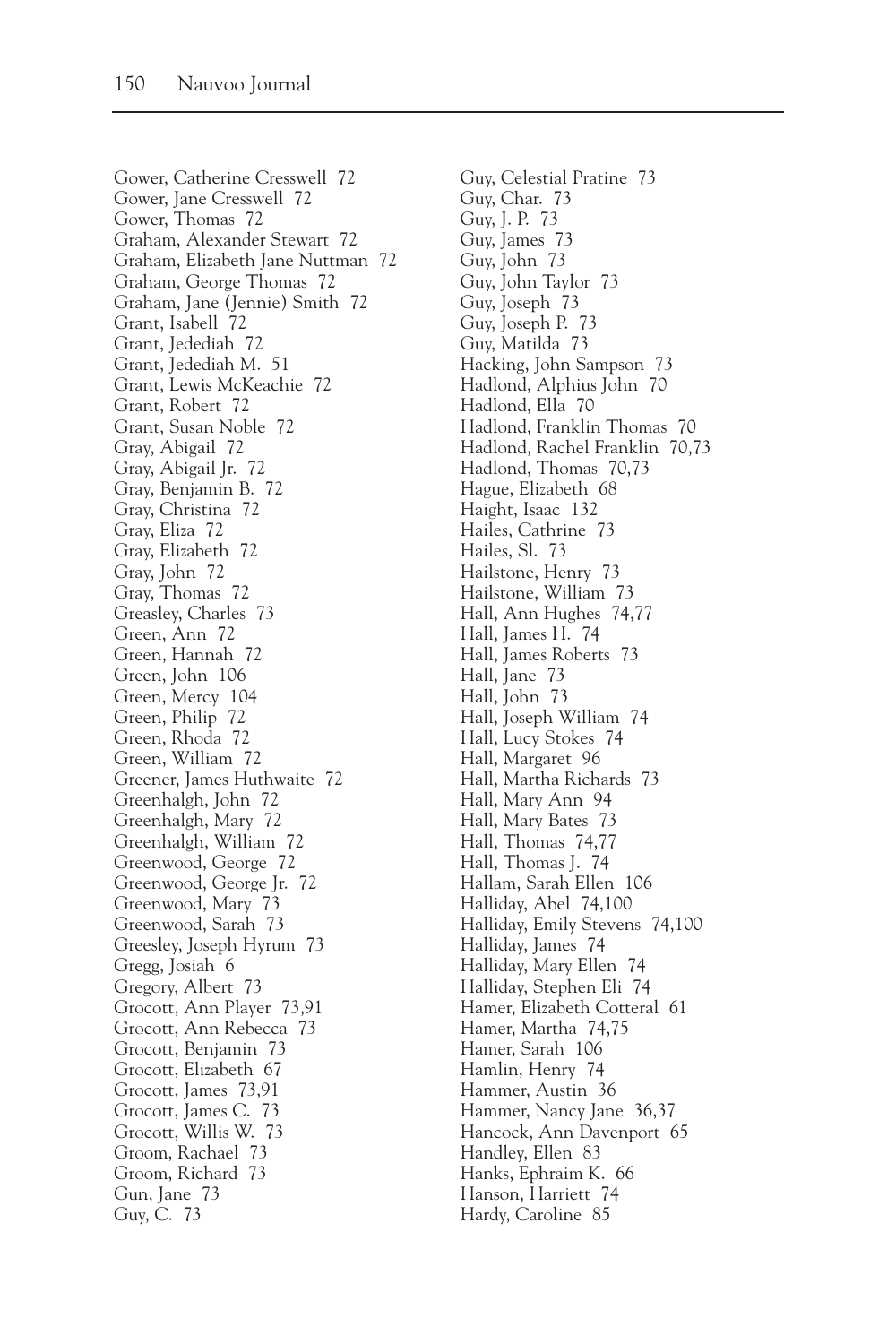Hardy, Hannah 74 Harfield, Caroline 92 Harper, Charles H. 97 Harper, John Nelson 74 Harper, Margaret Leach 74 Harris, Alfred 74 Harris, Ann David 65,74 Harris, David 65,74 Harris, Debora Lott 74 Harris, Edmund 74 Harris, Elizabeth Ann 65,74 Harris, Elizabeth Morris 74 Harris, Ellen 57 Harris, Emer 74 Harris, Emma Louisa 74 Harris, Frances Elmira 74 Harris, Henry 74 Harris, Martin 51,74 Harris, Martin Henderson 74 Harris, Mary 74 Harris, Mary Ann Parsons 74 Harris, Thomas 74,117,119 Harris, Thomas Jr. 74 Harris, William Erastus 74 Harrison, David 74 Harrison, Joseph 74 Harrison, Sarah 74 Hart, Elizabeth Merritt 74 Hart, Emily Ellingham 74 Hart, Frances 88 Hart, James Ellingham 74 Hart, James Henry 74 Hart, Thomas 74 Hartley, Drusilla Dixon 89 Hartley, Hannah Maria 96 Hartley, William G. 39-48,109-130 Harvey, Ags. 74 Harvey, James 74 Harvey, Js. 74 Harvey, Sarah Godfrey 74 Haslam, Alice Young 74 Haslam/Haslem, John 75 Haslam/Haslem, Martha Hamer 75 Haslam, James Holt 56,74 Haslam, John 74 Haslam, Martha Ann 56,75 Haslam, Martha Hamer 74 Haslam, Mary Matilda Baugh/Bough 56 Haslam, Mary Matilda Baugh 74 Haslam, Sarah Jane 56,75 Hater, Ann 98

Haun, Jacob 34,36 Hawkes, Eliza 75 Hawkes, Elizabeth 75 Hawkes, Henry 75 Hawkes, Moses 75 Hawkins, James 75 Hawks, Hannah 75 Hawley, Gregory L. 109-130 Hayas, Mary 75 Hayas, Thomas 75 Hayball, Elizabeth Evans 68,75 Hayball, Jacob 68,75 Hayball, Sarah Ann 68,75 Haynes, John 75 Haynes, Nancy A. 75 Hayter, Ann 98 Heap, Alice 75 Heap, Sarah Elizabeth 75 Heap, Smith 75 Heap, Thomas 75 Heath, Jane 97 Heaton, Janet Sinclair 75 Heaton, John 75 Heaton, Jonas 75 Hedrick, Granville 2 Henderson, John 75 Henry, Andrew 75 Henry, Margaret 63,75 Henry, Sarah Ann 105 Herbert, Hannah 75 Herbert, Thomas John 75 Herbert, William 75 Hesken, Ellen 89 Hewitt, Amelia Savage 75 Hewitt, Charles 75 Hewitt, Hannah 75 Hewitt, James 75 Hewitt, Margaret Middleton 75 Hewitt, Richard 75 Heywood, Elizabeth 59 Hibbert, Mary 98 Hickman, Jane 75 Hicks, Ann 101 Higbee, John S. 85 Higginson, Mary 75 Hill, Alice Mellor Woolstenhulme 76 Hill, Alice Mellor 85 Hill, Frances 76 Hill, George 76 Hill, Mr. Thomas 106 Hill, Sarah 76,85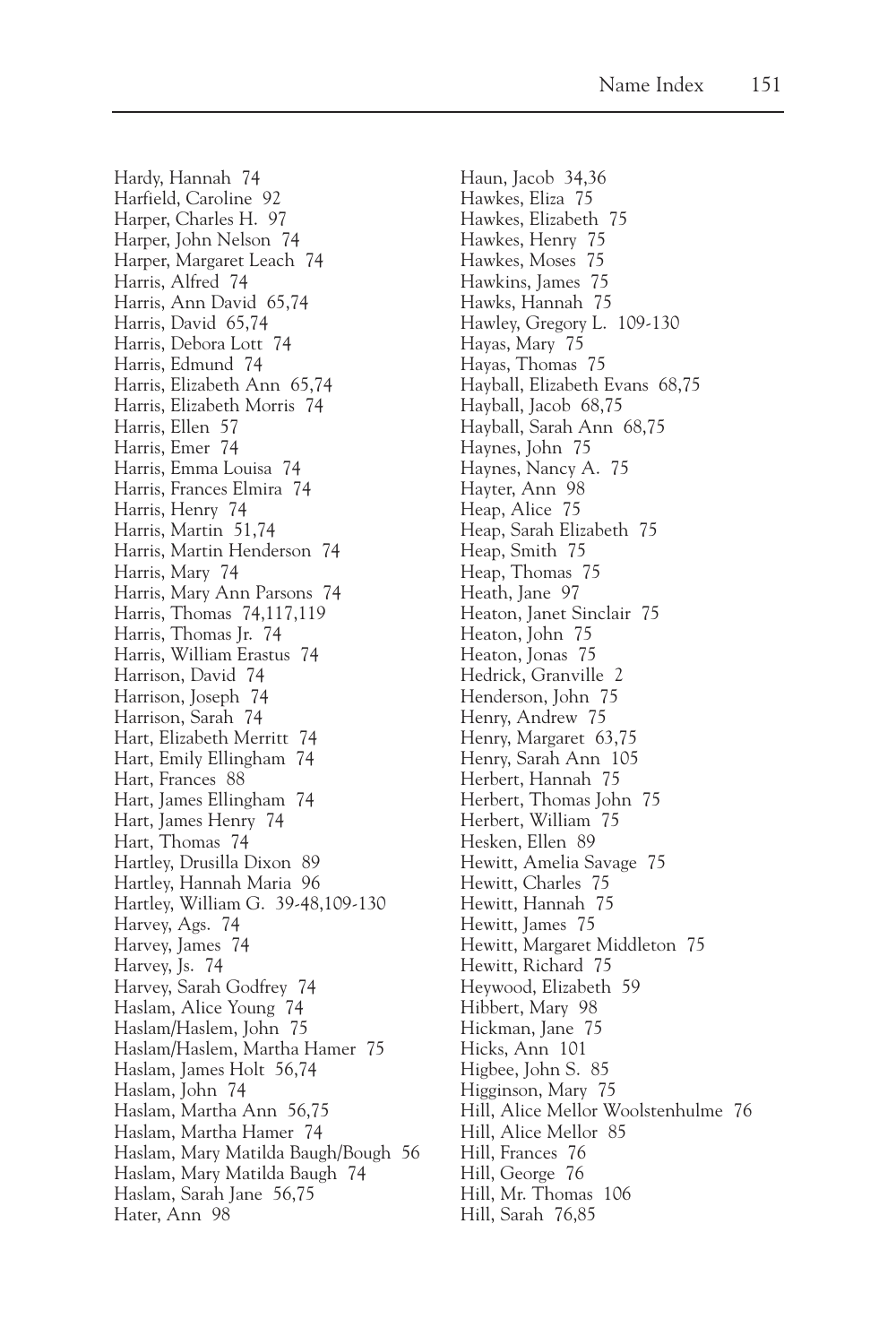Hill, Thomas 76,85 Hill, William 76 Hilton, Hugh 76 Hilton, Isabella Pilkington 76 Hinchciffe, Ellen 85 Hirsh, Jane 76 Hirsh, Samuel 76 Hoagley, Thomas 76 Hobson, Elizabeth (Betsy) 94 Hodder, Walter 76 Hodge, Hannah 76 Hodge, Samuel 76 Hodgett, William 117,118 Hoffines, Jacob 91 Holden, Ellen 76 Holden, John 76 Holdsworth, E. 76 Holdsworth, Hannah 76 Holdsworth, Joshua 76 Holdsworth, Sarah 76 Holley, Cecil 76 Holley, Henry 76,78 Holley, John 76 Holley, Lucy Meadows 76 Holman, Emily Jennison 82 Holmes, Jane 76 Holt, Sarah 78,94 Homes, James 76 Hossack, Ann 84 Hoth, Anna 76 Houck/Hank, Catherine Ann 102 Hough, Jemima Drabwell 76 Hough, Jemima Rushby 76 Hough, William 76 Houghton, Nephi Joseph 76 Houston, James 77 Houston, Margaret 77 Howard, Ellen Clayton 77 Howard, Samuel Lane 77 Howard, Sarah Freelove 77 Howe, Amos 65,77 Howe, Charles 77 Howe, Charles Ross 77 Howe, Edgar 77 Howe, Eli 77 Howe, George 77 Howe, George Edward 77 Howe, Hannah Cook 77 Howe, Julia Cruse 65,77 Howell, Thomas C. D. 45 Howell, Thomas J. 75

Huckvale, Georgina 88 Hughes, Ann 74,77 Hughes, Ann Picton 77 Hughes, James 77 Huish, Ann S. 77 Huish, John Edward 77 Huish, Lille Annette 77 Huish, Walter Henry 77 Hullanger, Harvey 68 Hulse, Anne 77 Hulse, Benjamin Robinson 77 Hulse, Jane Bennett 77 Humphrys, Rosetta 77 Hundy, Eliza 96 Hunt, Catherine 58 Hunt, Charles 77 Hunt, John 117,118 Hunt, John A. 76 Hunter, Edward 63,78,97 Hunter, Jesse Divined 60,77 Hunter, John 77 Hunter, Keziah Brown 77 Hunter, Kiziah Brown 60 Hunter, Margaret 69,82,90 Hunter, Mary 97 Huntington, Caroline 77 Huntington, John 77 Huntington, Mary 77 Huntington, William 77 Hurbert, Hannah 77 Hurd, Frances Taylor 77 Hurd, John William 77 Hurd, William Baker 77 Hurdsman, Ann Elizabeth 78 Hurdsman, John 78 Hurdsman, Lettice 78 Hurdsman, William Thompson 78 Hurst, John 78 Hurst, Susannah Long 78 Hurst, Susannah Webley 78 Hurst, William 78 Hutchins, Ann 78 Hutchins, Ann Putnam 78 Hutchins, Edward 78 Hutchins, John 78 Hutchins, William 78 Hutchinson, Amy 80 Hutchinson, Ellen Redman 78 Hutchinson, James 78 Hyde, Orson 27,45,51 Hyde, Sarah 97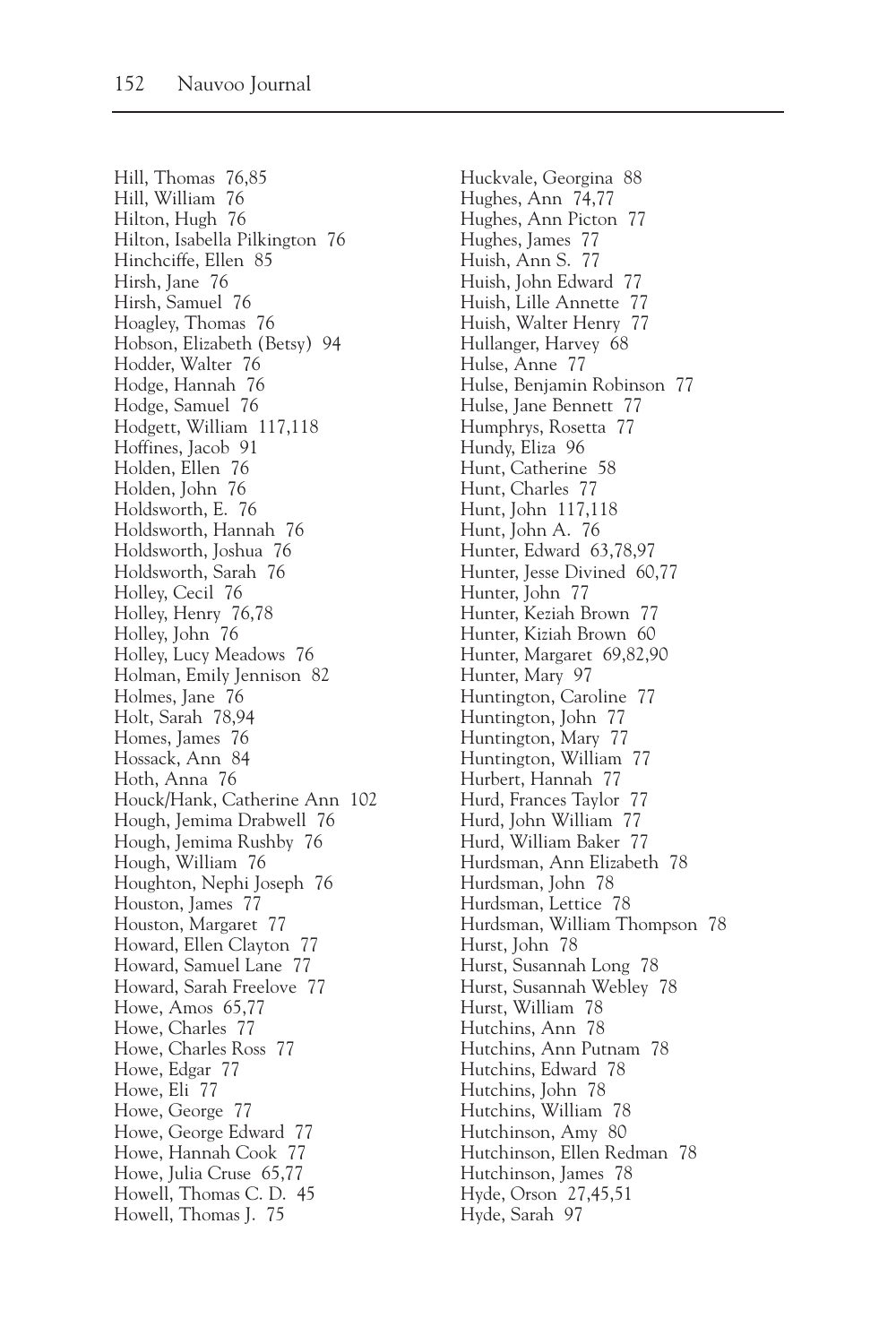Ingham, Nancy 88 Inkel, Armand 78 Inkel, Wilhelmina 78 Ireland, Ann 56,78 Itchman, Hannah 78 Ivory, Matthew 78 Jacamary, F. B. 78 Jacaway, Susannah 58 Jackson, Andrew 3 Jackson, Ann Oades 78 Jackson, Hannah Clark 78 Jackson, Henry Clark 78 Jackson, Mary Ann 87 Jackson, Robert 78 Jacobsen, Ole H. 67 Jacque, Sarah 64 Jamison, Jane 95 Jarvis, Frederick 78 Jarvis, Maria 91 Jasper, Elizabeth 81 Jeffesen, Maren 87 Jeffried, Elizabeth 56 Jelley, Adelaide 70,78 Jenkerson, Christiana Lovock 100 Jenkerson, Matilda 100 Jenkerson, Thomas 100 Jenkins, Emarine 78 Jenkins, Frances Lattimer 78 Jenkins, George 78 Jenkins, Joshua 78 Jenkins, Mary 78 Jenkins, Mary Rowberry 78,79 Jenkins, Nathaniel J. 78 Jenkins, Sarah 78 Jenkins, Sarah Emeline 79 Jenkins, Sarah Holt 78 Jenkins, Sarah Matthews 79 Jenkins, Susan Sophia 79 Jenkins, William 78,79 Jennings, Ann Morgan 79 Jennings, Henry 79 Jensen, Ingeborg Maria 79 Jensen, Niels 87 Jepson, Alice 79 Jepson, Eleanor Nightingale 79 Jepson, James 76,79,90 Jepson, John 90 Jepson, Mary Ellen 79 Jepson, Miles 79 Johnson, Charles Ellis 79 Johnson, Eliza Perkins 79

Johnson, Elizabeth 58 Johnson, George 79 Johnson, Harriet Ellen Snyder 79 Johnson, Henry 79 Johnson, James 79 Johnson, Joseph Ellis 79 Johnson, Lyman E. 21,22 Johnson, Matthew 79 Johnson, Richard 79 Johsson, Didrick 66 Joiner, Elizabeth Whitingham 79 Joiner, Henry 79 Joiner, Margaret Elizabeth 79 Jones, Benjamin 79 Jones, Caswell Samuel 79 Jones, Dan 117 Jones, Frederick Isaac 80 Jones, Hannah 79,107 Jones, Harriett 79 Jones, James Collins 79 Jones, John 67,123 Jones, John Pidding 80 Jones, Joseph 117 Jones, Margaret Lee 80 Jones, Sarah 67 Jones, Sylvester Frazer 80 Jordan, Caroline 80 Jordan, Susan 80 Joyce, Mary 65 Judd, Charlotte 102 Katz, Catharine 80 Katz, Michael 80 Kay, Chatterley, Sarah Ann 62 Kay, James 80 Kay, James Moburn 50 Kay, John Rushton 62 Kay, John Rushton 80 Kay, Sarah Ann Chatterley 80 Kay, Willard 50 Kay, William Henry 62,80 Keeler, Amy Hutchinson 80 Keeler, Daniel 80 Keeler, Daniel Hutchinson 80 Keeler, John B. 80 Keeler, Philinda Clark Eldredge 80 Keig, Elizabeth 63 Keith, William Stanley 80 Kershaw, Emma Jane 80 Keyte, Alfred 80 Keyte, Emma 80 Keyte, Frederick 80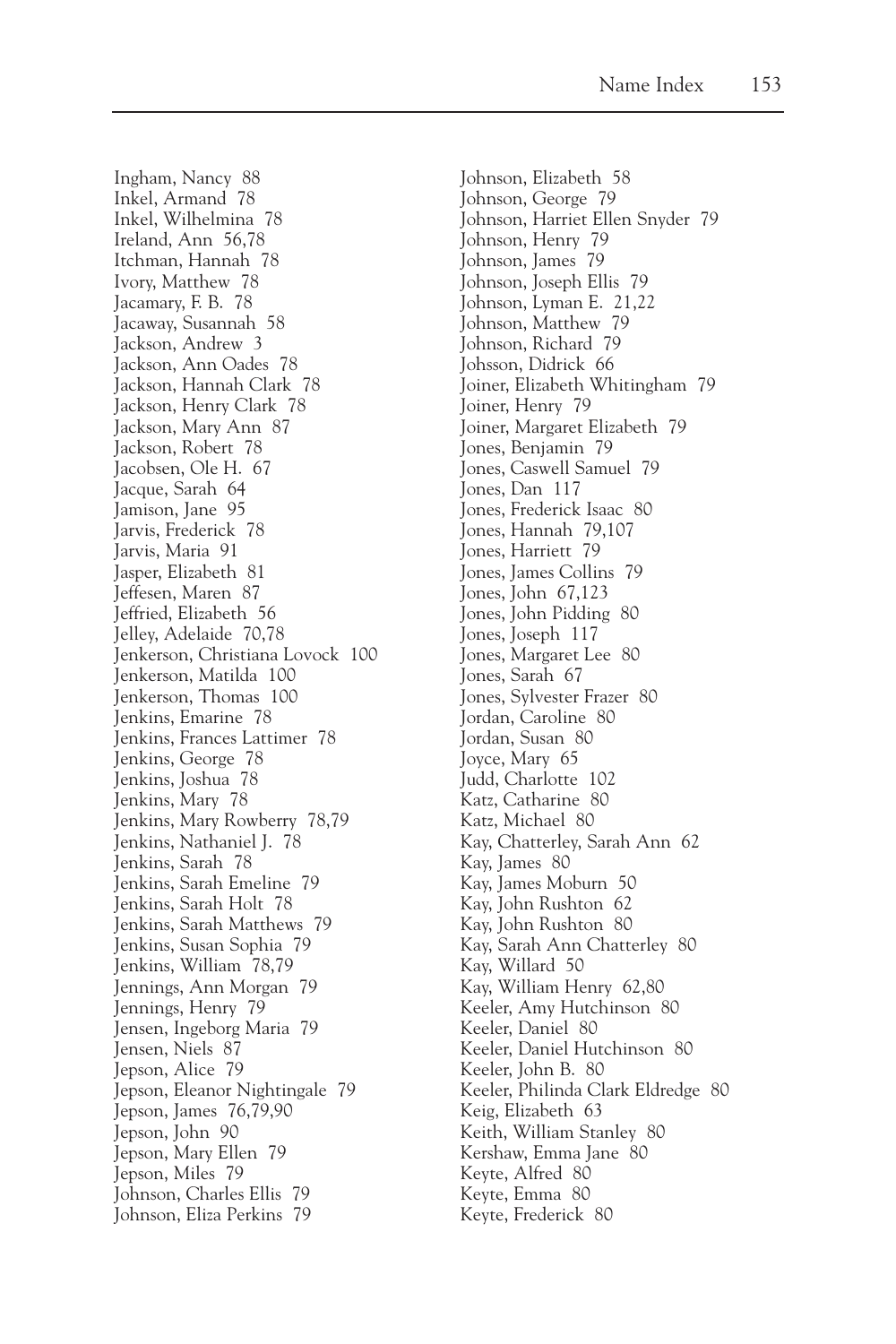Kilgore, Jessie 80 Kilgour, Catherine 80 Kilgour, Emily 80 Kilgour, George M. 80 Kilgour, James 80 Kilgour, Jemima 80 Kilgour, Jessie 80 Killey, Ann 65 Kilshaw, Elizabeth 56 Kimball, Heber C. 26,51 Kimball, Stanley B. 94 King, Ann 70 King, Eliza 103 Kingsley, Rachel 25 Kirby, Ann Player Grocott 91 Kirby, John 91 Kirk, Able D. 124 Kirk, Catharine Ellen 80 Kirk, George 80 Kirk, Hannah 80 Kirk, Henry 80 Kirk, Hugh 80 Kirkbride, Mary 55 Kirkham, Ann 59 Knight, Charles 80 Knight, J. K. 80 Knight, Newel 8,11 Knight, William 80 Knight, William John 80 Knighton, Margaret 80 Knighton, Richard 80 Knighton, William 80 Knox, Dn. 80 Knox, Emma Josephine 80 Knox, William 80 Lamb, Mary Ann 81 Lambert, George C. 87 Lambson, Ruth 81 Lamoreaux, Andrew 82 Lamoreaux, Ann Losley 81 Lamoreaux, John McCord 81 Lancaster, Marriet 86 Lane, Charles Alonzo 87 Lane, Virginia 87 Larkins, Ann 70 Larkins, James 81 Larkins, Martha 81 Larsen, Anna Catherine Cecelia 99 Larsen, Johannah 82 Larter, H. 81 Larter, Marintha Althera 81

Lattimer, Frances 78 Launius, Roger D. 3,137-140 Laycock, Elijah 44 Laycock, Peter 81 Laycock, Susannah 81 Laycock, Susannah Pilling 44 Layton, Christopher 81 Layton, Elizabeth 81 Layton, Isabel 81 Layton, Mary Matthews 81 Layton, Priscilla 83 Layton, Samuel 81 Layton, Sarah Martin 81 Layton, William 81 Leach, Margaret 74 Leach, Mary 81 Lee, A. 81 Lee, Abraham 81 Lee, Elizabeth Jasper 81 Lee, John Jasper 81 Lee, Joseph 81 Lee, Margaret 80 Lee, Mary 81 Lee, William 81 Lees, A. 81 Lees, Mary Nightingale 81 Lees, Samuel 81 Lees, Samuel J. 81,117 Lees, Sarah 100 Leeson, Edward 81 Leetham, Ann Clarkson 62,81 Leetham, John 62,81 Leetham, John Thomas 81 Lefevre, Ann Dalton 81 Lefevre, John 81 Lefevre, William 81 LeSueur, Stephen C. 138 Lewis, Anne Elizabeth 82 Lewis, Edmund D. 81 Lewis, Eliza 82 Lewis, Emily Jennison Holman 82 Lewis, George 81 Lewis, James 81 Lewis, John 82 Lewis, Louisa 82 Lewis, Martha Byrd 82 Lewis, Mary Thomas 81 Lewis, Tarlton 133 Lewis, Theodore Belden 82 Lewis, Thomas Anderson 82 Lincoln, Abraham 139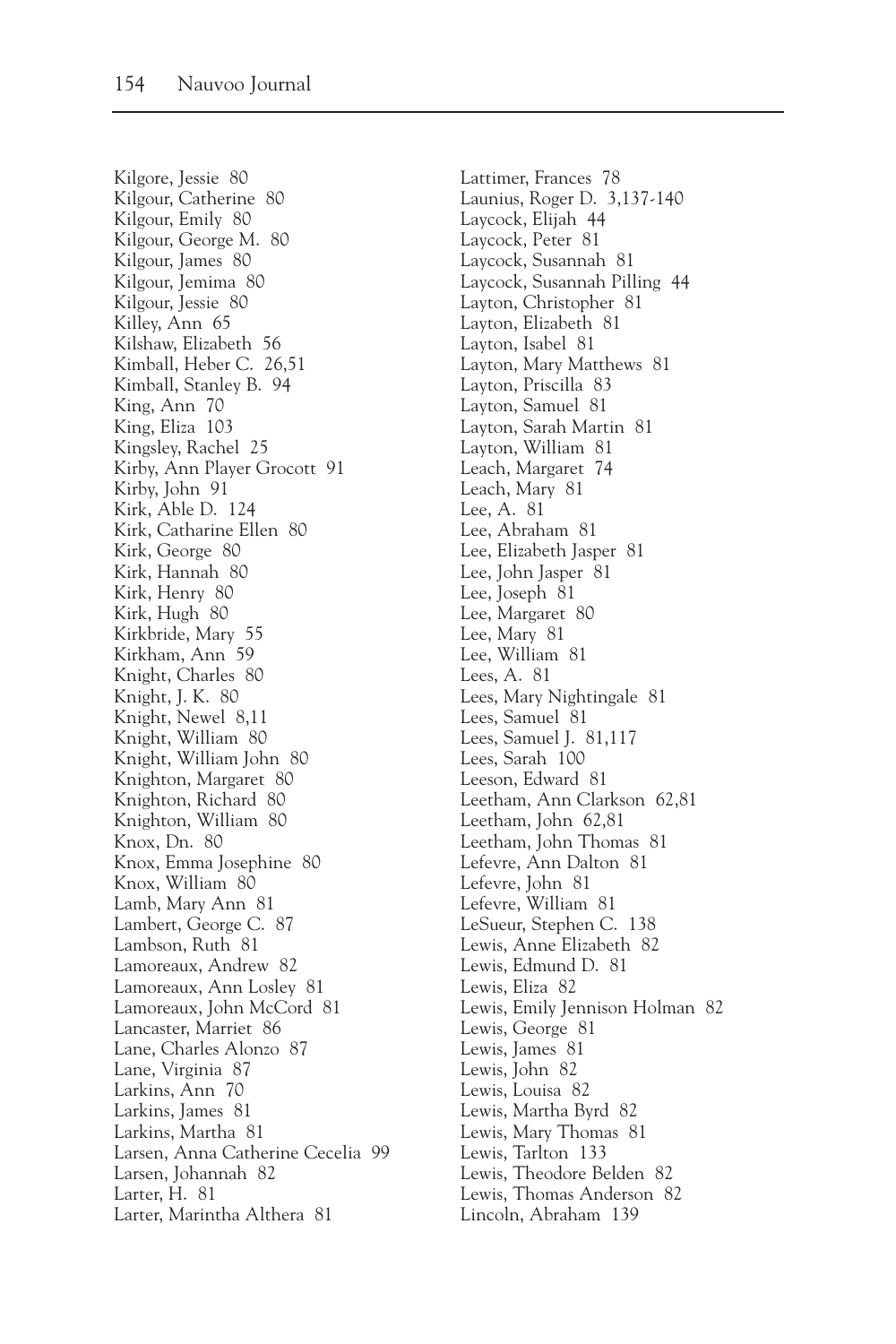Lindsay, Elizabeth Shanks 82 Lindsay, John 82 Lindsay, Joseph Shanks 82 Little, Edwin S. 66 Little, Fannie Maria Decker 82 Little, Feramorz 82 Little, James Tyler 82 Littlewood, Frances Ann 82 Littlewood, Jane Lavinia 94 Livesey, John 82 Livesey, Mary Elizabeth Gill 82 Livsey, Catherine 64 Lockett, James 82 Lockett, John 82 Lockett, John Sargent 82 Lockett, Mary Ellen 82 Lockett, Sarah Ann 82 Lockhart, Mary 84 Logue, Elizabeth 98 Long, Susannah 78 Longstroth, Ann 82 Longstroth, George 82 Longstroth, Nancy 82 Longstroth, Stephen 82 Losley, Ann 81 Lott, Debora 74 Love, Ann McLuckie 82,84 Love, David 82,84 Love, Margaret Hunter 82 Lovock, Christiana 100 Lowe, Mary Ann 82 Lowe, William 82 Lublin, Johannah Larsen 82 Lublin, Samuel 82 Lucus, Jane 59 Lunt, Moroni 82 Lyman, Amasa 51 Lyon, T. Edgar 135 Maiden, John 82 Malin, Elijah Jr. 82 Mallinson, Sarah 85 Mander, Alfred 82 Mander, John Thomas 82 Mander, Maria 82 Mander, Sarah Ann 83 Marcroft, Benjamin 83 Marcroft, Charlotte Taylor 83 Marcroft, John 83 Marcroft, Mary Ellen 83 Margetts, Catherine Sumner 83 Margetts, Richard Bishop 83

Margetts, Rosa Josephine 83 Marks, Prudence 85 Marrott, Ann 83 Marsden, Ann 83 Marsden, Samuel 83 Marsden, Sarah 83 Marsden, William 83 Marsh, Thomas B. 20 Martin, Edward 117,118 Martin, Ellen 83 Martin, John 83 Martin, Priscilla Layton 83 Martin, Samuel 83 Martin, Sarah 81 Mason, George 83 Mason, Mary Ann Beard 83 Mason, Sarah 83 Mason, William Jr. 83 Mason, William Sr. 83 Mathews, Elizabeth 70 Matley, Jane 83 Matley, Sarah Allen 83 Matley, Thomas 83 Matthews, Benjamin 118 Matthews, Charlotte Swift 83 Matthews, Elizabeth Flinders 83 Matthews, Mary 81 Matthews, Samuel 83 Matthews, Sara 83 Matthews, Sarah 79 Matthews, Walter William 83 Matthews, William 83 Maycock, James 83 Maynard, Jotham or Nelson 27 McAlister, Isabella 83 McAlister, John 83 McAlister, Margaret 83 McAlister, Walter 83 McAlister, William 83 McAllister, Agnes Nancy 94 McAllister, Eliza Thompson 83 McAllister, Ellen Handley 83 McAllister, John D. T. 72 McAllister, John Daniel Thompson 83 McAllister, William J. F. 83 McAllum, Malcolm 84 McArthur, Daniel 68,117 McCall, Brutus E. 84 McCall, Elizabeth 84 McCall, John M. 84 McCall, Margaret 84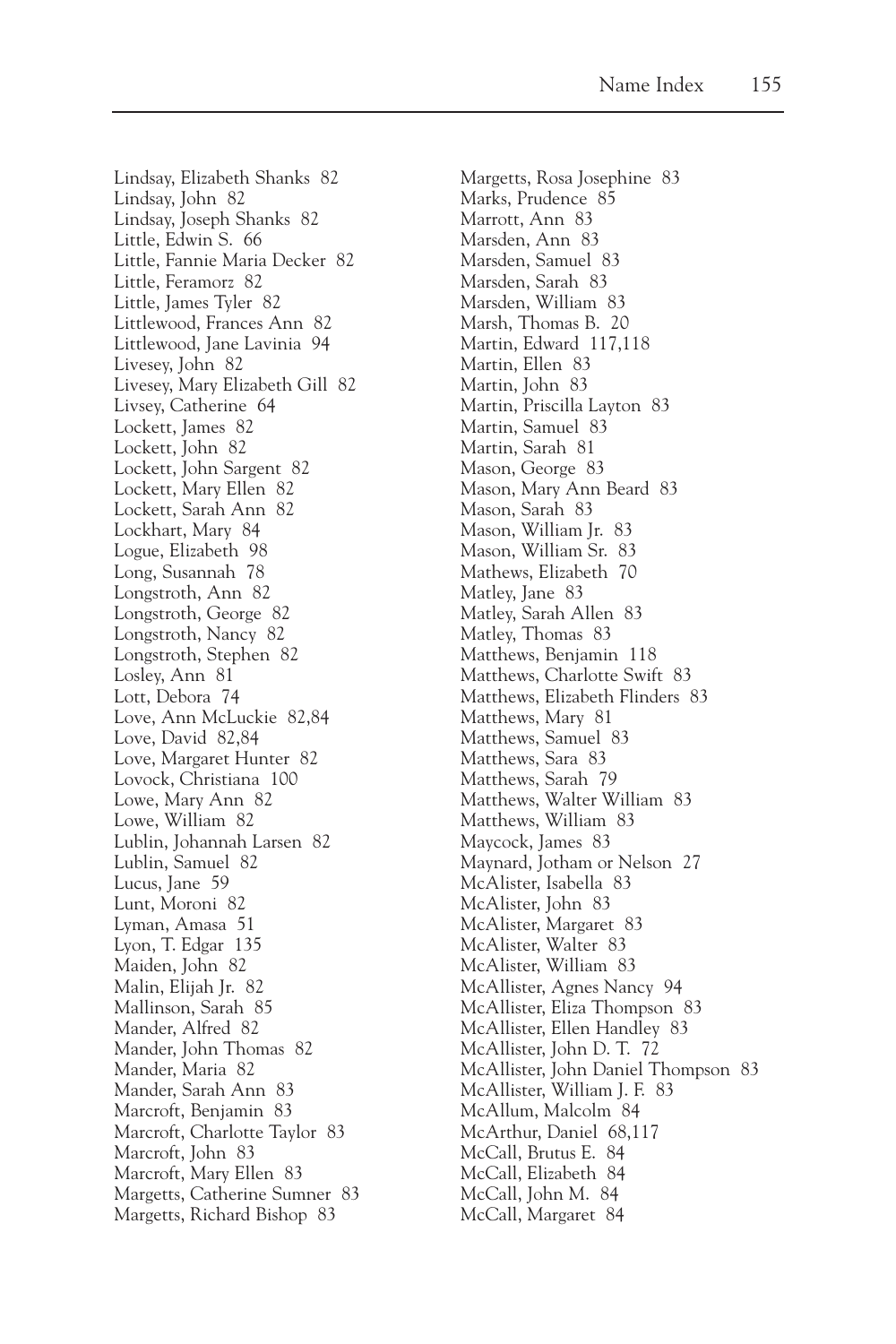McCall, Mary C. 84 McCaughie, Emma 84 McCombe, Mr. 25 McCowan, Robert 84 McCoy, Kitty 62 McCue, Mary 84 McCue, Peter 84 McCune, Margaret 66 McDonald, Lindsay 72 McFall, Mary Cunnachy 84 McFall, Robert 84 McFarland, Mary 54 McFarlin, Elizabeth Ann 84 McFarlin, Elmira 84 McFarlin, John 84 McFarlin, Peter 84 McGaw, James 61 McGregor, Ann Hossack 84 McGregor, James Davis 84 McGregor, William 84 McIntosh, Daniel 84 McIntosh, David Hirum 84 McIntosh, Elizabeth 84 McIntosh, Lucy 104 McIntosh, Maria Caldwell 84 McIntosh, William 84 McIntosh, William Henry 84 McKeachie, Lindsay McDonald 72 McKeachie, William 72 McKenzie, Elizabeth Nicol 87 McLean, Fanny 84 McLean, Francis 84 McLean, Margaret 84 McLean, Sarah Porter 84 McLean, unknown 84 McLelland, Edward 84 McLelland, Elizabeth 84 McLelland, Mary Lockhart 84 McLelland, Thomas 84 McLellin, William E. 21,22 McLuckie, Ann 82,84 McMaster, Grace 84 McNeil, Jane Bowman 84 McNeil, Janet Reid 85 McNeil, John 84 McNeil, Margaret 85 McNeil, Thomas 85 McSpurrin, Mary 99 McTaggart, Phyllis 85 McTaggart, Thomas 85 Meadows, Lucy 76

Mecham, Elizabeth 85 Mecham, Julia 85 Mee, Sarah 107 Mellor, Alice 85,93,106 Merrell, Joseph 61 Merrick, Fanny 85 Merrick, George 85 Merrick, Masiah 85 Merrick, Philinda Clark Eldredge 80 Merrill, Orrin P. 97 Merrill, Philemon 117 Merritt, Elizabeth 74 Methvan, Joseph Young 85 Middleton, Margaret 75 Midgey, Ellen Hinchcliffe 85 Midgley, Joshua 85 Midgley, Thomas 85 Miles, Nancy 85 Miles, Prudence Marks 85 Miles, Samuel Sr. 85 Miles, Sarah Simonds 85 Miller, Amos 85 Miller Benjamin 85 Miller, Henry W. 90 Miller, Martha 85 Miller, Martin 85 Miller, Mary 85 Miller, Mary Thompson 85,87 Miller, Uriah George 61 Miller, William 85 Millering, Mary ellen 85 Mills, Robert 85 Minnerly, Catherine Taylor 101 Minnerly, John 101 Minnion, Emma J. 85 Mitchel, Mary 85 Mitchell, Frederick Augustus Herman Frank 85,102 Mitchell, Hezekiah 85 Mitchell, Sarah Ann 85 Mitchell, Sarah Mallinson 85 Mitten, Ann 85 Mitten, Annie 85 Mitten, Hannah Rosalie 85 Mitten, John 85 Mitten, John William 85 Monk, Elizabeth 55 Monteirth, Alvin Moroni 85 Monteirth, Caroline Hardy 85 Moon, Ruth 62 Moore, John 86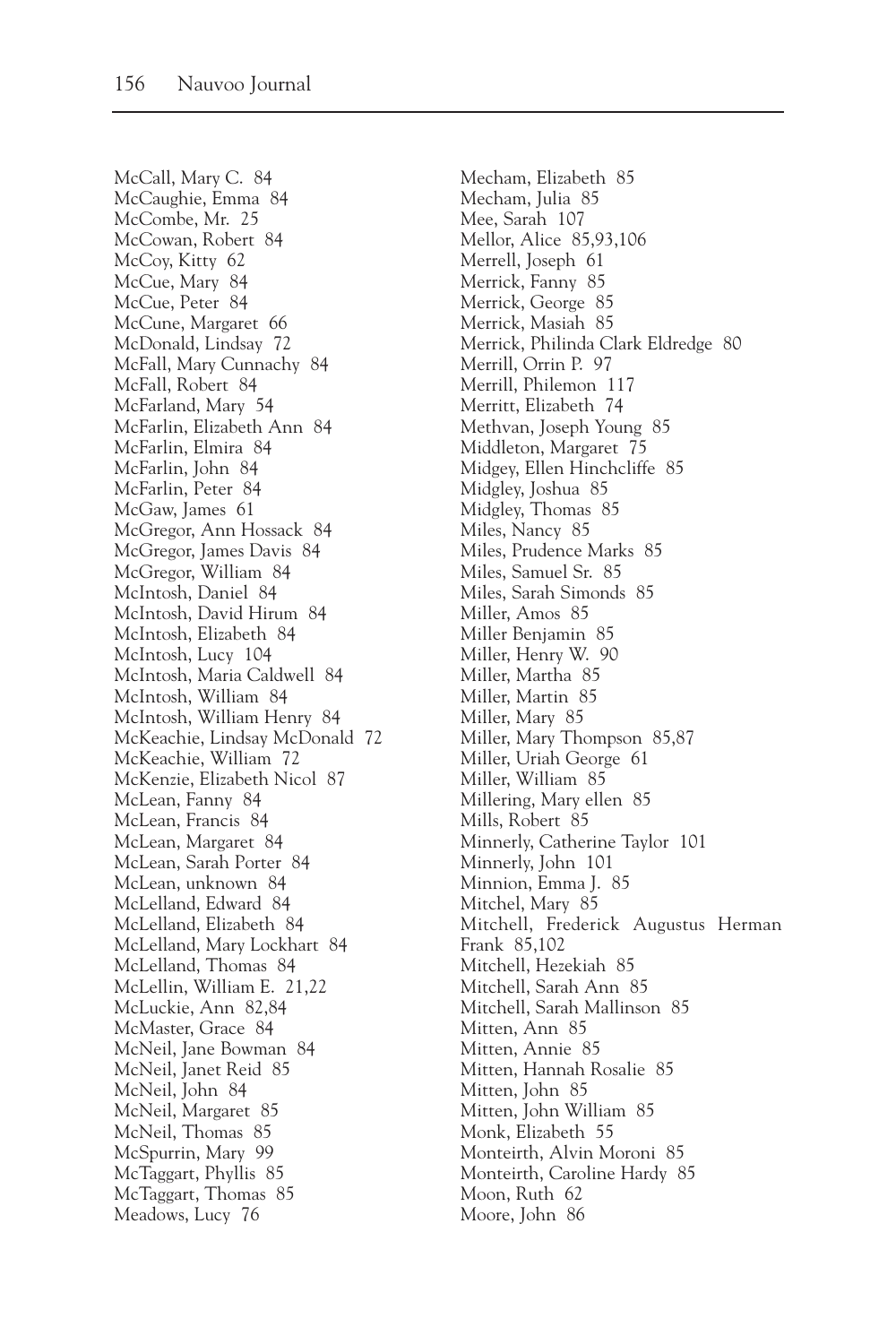Moore, John Wright 86 Moore, Sarah 86 Moore, William 86 Morgan, Agnes 87 Morgan, Ann 79 Morgan, Hannah 107 Morgan, Maria 64 Morgan, Philip 75 Morgan, William 65 Morley, Elizabeth 86 Morris, Ann 65 Morris, Elias 103 Morris, Elizabeth 74 Morris, James 86 Morris, Jane 86 Morris, Janet 86 Morris, John 88 Morris, Joseph 86 Morris, Mary 86 Morris, Mary Ormond 88 Morris, Robert 86 Morrison, Hannah 86 Morrison, Mary 86 Morrison, Mary Isabella 86 Morrison, Mary Margaret 86,119,120 Morrison, Mary Margaret Cruickshank 86 Morrison, Sarah Allen 86 Morrison, William 86,116,119,121 Mullet, Charles 63 Mullet, Elizabeth Ann Clucas 63 Mullett, Joseph E. 86 Mullett, Rhoda Pocock 86 Munday, Harriet Lancaster 86 Munday, Jane 86 Munday, Thomas 86 Murdock, Elizabeth 100 Murdock, John 21 Murdock, John Heber 70 Murray, John 86 Murray, Joseph Albert 86 Murray, Sarah Bates 86 Music, David 86 Music, Elijah 86 Music, Elizabeth 86 Music, Janet 86 Music/Musick, Samuel 86 Music, Rebecca Ann 86 Music, Teancum 86 Mutch, Ann 86 Mycroft, Benjamin 86 Nash, David 87

Nash, Ellen Elvira Lane 87 Nash, Hester Elvira Poole 87 Nash, Isaac Bartlett 87 Nash, Mary 87 Neath, Jasper 87 Needham, Alice Warburton 87 Needham, James 87 Needham, James Sr 87 Needham, John 58,87 Needham, Mary A. 87 Needham, Mary Armitage 87 Needham, Sarah Ann Booth 58,87 Needham, Sophia 87 Neer, Rose Ann 87 Neilbode, Karen Marie 72 Nelson, Agnes Morgan 87 Nelson, Daniel Morgan 87 Nelson, David 87 Nelson, Edward B. 87 Nelson, James Horace 87 Nelson, Martha Ann 87 Nelson, Mary Thompson 85 Nelson, Mary Thompson Miller 87 Neslon, David 85 Newman, Mary Ann Jackson 87 Newman, Thomas 87 Newman, William 87 Newman, William Jackson 87 Nicol, Beth 87 Nicol, Elizabeth 87 Nicol, Elizabeth Dryber 87 Nicol, Elizabeth Watson 87 Nicol, George 87 Nicol, James 87 Nicol, Janet 71 Nicol, Jennette/Janet 87 Nicol, John 87 Nicol, Thomas 87 Nicol, Thomas V. 87 Nielsen, Jens Christian 87 Nightingale, Agnes 88 Nightingale, Eleanor 79 Nightingale, Ellenor 88 Nightingale, Margaret 61,88 Nilsen, John 88 Nixon, Fanny 88 Nixon, Frances Hart 88 Nixon, George 88 Nixon, George William 88 Noble, Harper Waterhouse 88 Noble, Jane 99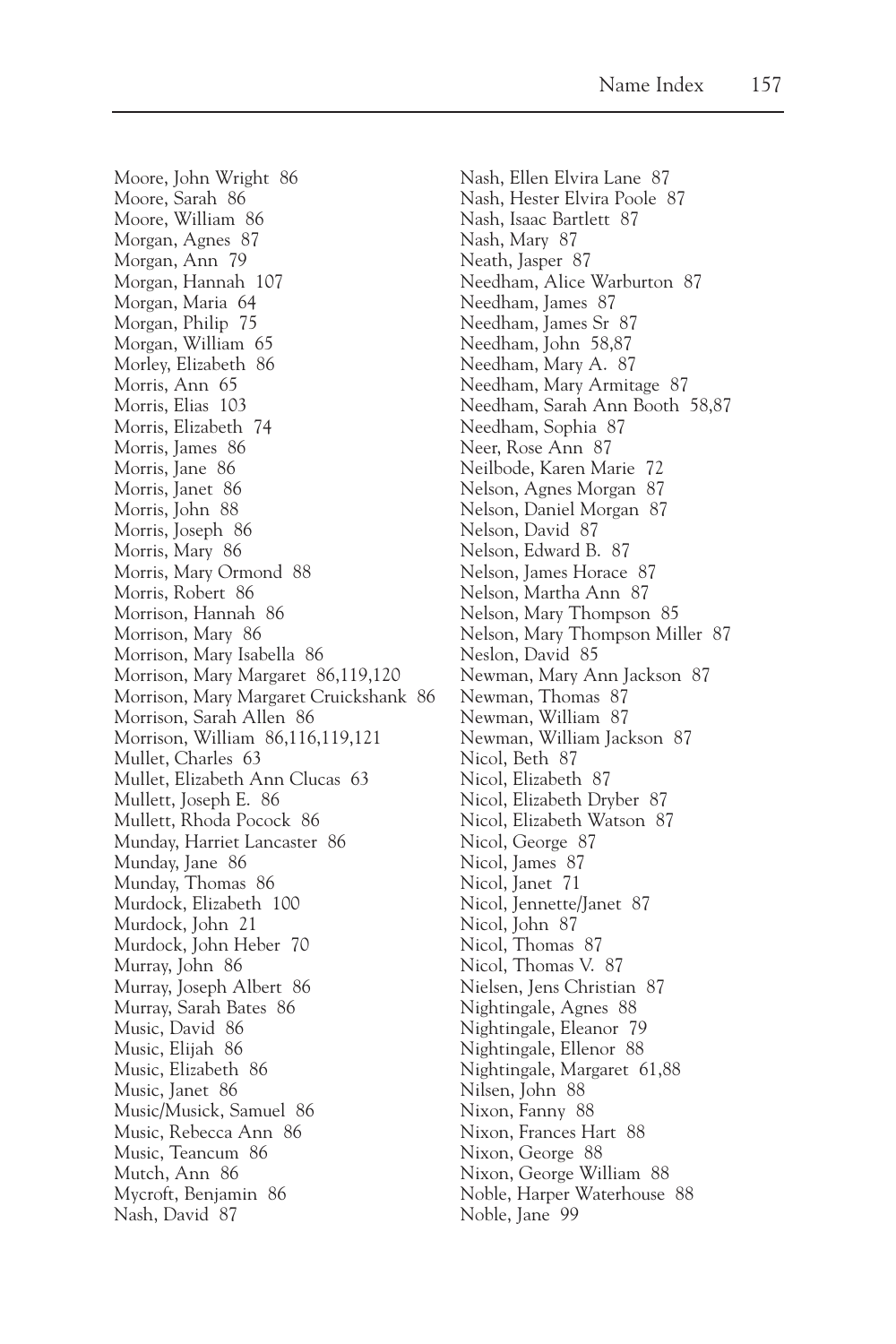Noble, Susan 72 Norman, Hannah 58 Norris, E. 88 Norris, R. 88 Norris, Robert 88 Norvel, Catharine 88 Norvel, George 88 Nuttall, Ann 59 Nuttman, Elizabeth Jane 72 Oades, Ann 78 Oakley, Ann 88 Oakley, Leah 98 Odell, James W. 88 Ogden, Elizabeth 88 Okey, Henry 88 Okey, Susannah 88 Old, Alfred Robert 88 Old, Joseph Hyrum 88 Old, Robert 88 Olsen, Benjamin 88 Olsen, Johanna Marie 79 Olsen, Josephine 88 Olsen, Trenia 88 Openshaw, George 88 Openshaw, Nancy Ingham 88 Ordoyno, Ann 59 Ormandy, Ann 98 Ormond, Mary 88 Orser, Martha 88 Osmond, George 88 Osmond, Georgina Huckvale 88 Osmond, Nancy Canham 88 Otter, Harriet 59 Ould, William 88 Ouldcott, Eliza 88 Ouldcott, Robert 88 Ouldcott, Sarah ann 88 Owens, Samuel C. 12 Oxenbold, Mary 59 Pack, Martha 103 Packer, Ellen A. 89 Page, Ann 89 Page, John E. 26,27 Palmer, Eliseman 96 Palmer, Hannah 89 Palmer, Henry 89 Palmer, James 43,44,89 Palmer, John 89 Palmer, Mary 106 Palmer, Mary Ann 89 Palmer, Sarah 89

Parker, Agnes 89 Parker, Agnes Smith 55 Parker, Alice 89 Parker, Alice Whittaker 89 Parker, Charlotte 60 Parker, Drusilla Dixon Hartley 89 Parker, Elizabeth 89 Parker, Ellen Briggs Douglas 89 Parker, Ellen Hesken 89 Parker, Jane 89 Parker, John 55,89 Parker, John Jr. 66,89,91,94 Parker, John Sr. 89 Parker, Joseph H. 78 Parker, Joshua 89 Parker, Mary Ann 89 Parker, Sarah 89 Parker, Susannah 89 Parker, Thomas 89 Parker, William 89 Parkins, Mary 89 Parkinson, Arabella Ann Chandler 89 Parkinson, Charlotte Rose 89 Parkinson, Samuel Chandler 89 Parkinson, Samuel Rose 89,97,98 Parkinson, William 89 Parks, Catherine Sarah 89 Parks, James 89 Parks, Mary Ann 89 Parry, Eliza Tunks 89 Parry, Jane Payne 89 Parry, Joseph 89 Parry, Mary 95 Parry, Sarah 59 Parsons, Mary Ann 74 Partington, Ann Fryer 70 Partington, Ann Taylor 49,50,90 Partington, Catherine 49 Partington, Ellen 49,50 Partington, Heber George 50,90 Partington, James Taylor 49,50 Partington, Joseph Hyrum 49 Partington, Ralph 49,50,70,89,90 Partington, Sarah 49 Partington, Scoles 90 Partington, William 49 Partington, William Edward 90 Partridge, Edward 8,12 Patrick, Rufus 90 Patrick, Sarah 90 Patten, David W. 20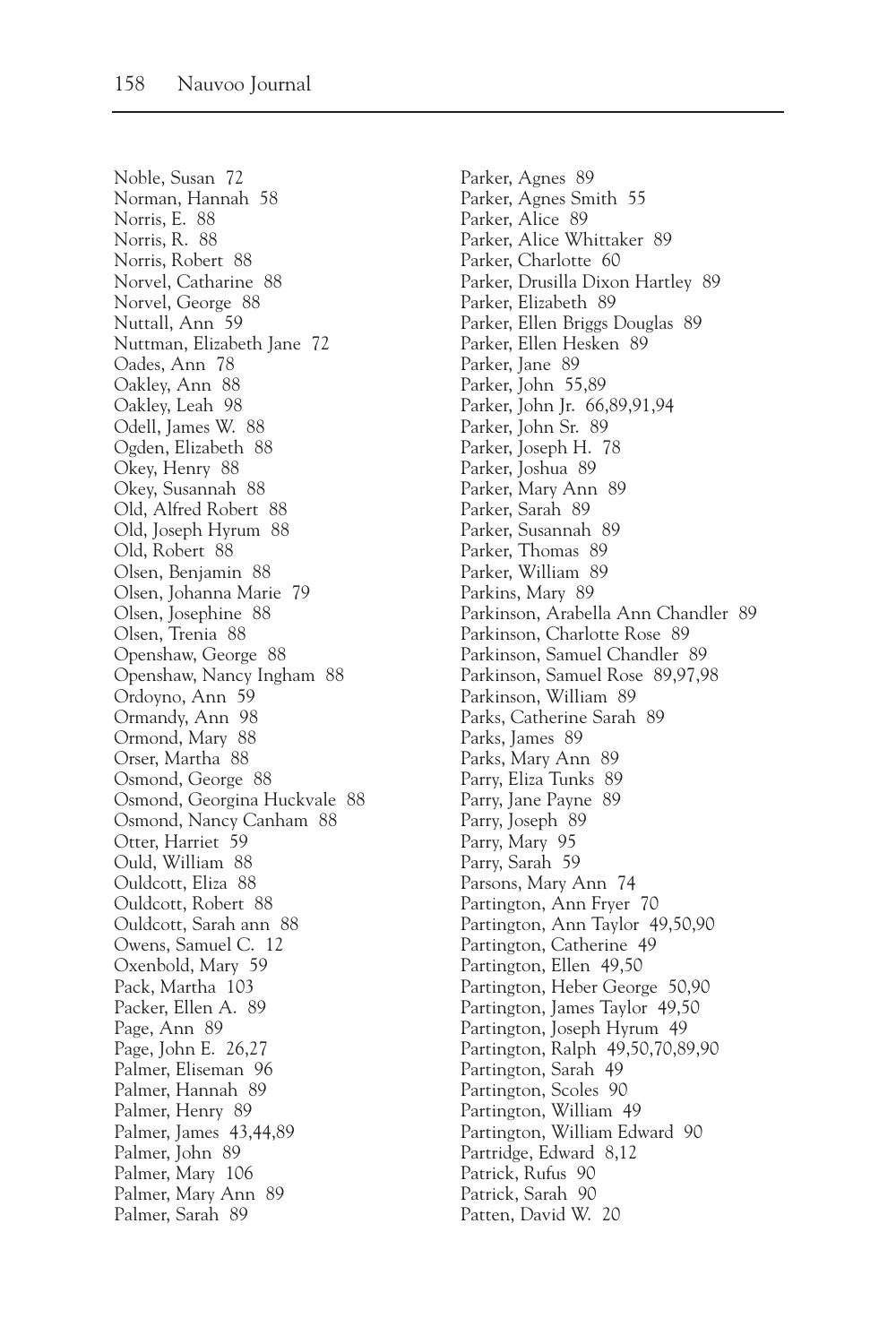Patterson, Andrew 69 Patterson, Elizabeth 61 Patterson, Elizabeth 90 Patterson, Jane 97 Patterson, Margaret Fife 69,90 Patterson, Patterson, Andrew 90 Payne, Jane 89 Pearce, Helen 90 Pearce, John 90 Pearce, Joseph 90 Pearce, Lilly 90 Pearce, Louisa 90 Pearce, Rebecca 90 Pearce, Sarah 90,100 Pearce, Thomas 90 Pearce, William 90 Pearce, William Jr. 90 Pearson, Clara Maria 90 Pearson, John 90 Pearson, Metinah 90 Peck, Reed 23,25 Pederson, Karen 72 Peel, Ann Jane 90 Peel, Benjamin 90 Peel, Nancy Agnes Turnbull 90 Peel, Robert 90 Peet, Joseph 90 Peglar, George Hiram 90 Peglar, James Henry 90 Peglar, Jane 90 Peglar, Peter 90 Perkes, James 90 Perkes, Mary Ann Gibson 90 Perkins, Eliza 79 Perry, Ann Elizabeth 90 Perry, George 90 Perry, Susannah Ward 90 Peterson, Canute 117,118,121,123 Peterson, Caroline 90 Peterson, Dorthea Thompson 90 Peterson, Paul H. 135,136 Peterson, Peter 90 Phelps, Henry 23,27 Phelps, Henry E. 90 Phelps, James 23,27 Phelps, Lydia 23,27 Phelps, Mehitable 24 Phelps, Sally Waterman 23-25,90 Phelps, Sarah 24,90,97 Phelps, W. W. 97 Phelps, Waterman 23,27

Phelps, William 90 Phelps, William W. 11,19-32 Pickett, George 90 Pickett, Maria Jarvis 91 Pickett, William 91 Pickles, John 91 Pickles, Lavina 91 Pickles, Mary 91 Picknell, Cathrine 91 Picknell, Elizabeth 91 Picknell, John 91 Picknell, Joseph 91 Picton, Ann 77 Piepgras, Rosalia Dorothea 91 Pierce, Helen 63,91 Pilkington, Isabella 76 Pilling, Alice 68 Pilling, John 44,91 Pilling, Joseph 44 Pilling, Mary Ann 44 Pilling, Michael 44 Pilling, Peggy 44 Pilling, Peggy Banks 91 Pilling, Richard 44,45,91 Pincock, Isabella Douglas 91 Pincock, John 91 Pincock, Mary Ellen 91 Piper, John 91 Piper, Madaline 91 Pitcher, Thomas 9 Pixton, Elizabeth Cooper 91 Pixton, Robert 91 Player, Ann 73,91 Pocock, Rhoda 86 Pollard, Joseph 91 Pollard, Mary Ann Bailey 91 Poole, Hester Elvira 87 Poppleton, George 91 Poppleton, William 91 Porter, Sarah 84 Powell, Fanny 91 Powell, John 91 Powell, Mercy 91 Powell, Samuel 92 Pratt, Isabel 92 Pratt, Orson 26,51,119 Pratt, Parley P. 50 Pratt, Phebe H. 92 Pratt, Sarah 136 Priors, Hugh 92 Proctor, Ann 92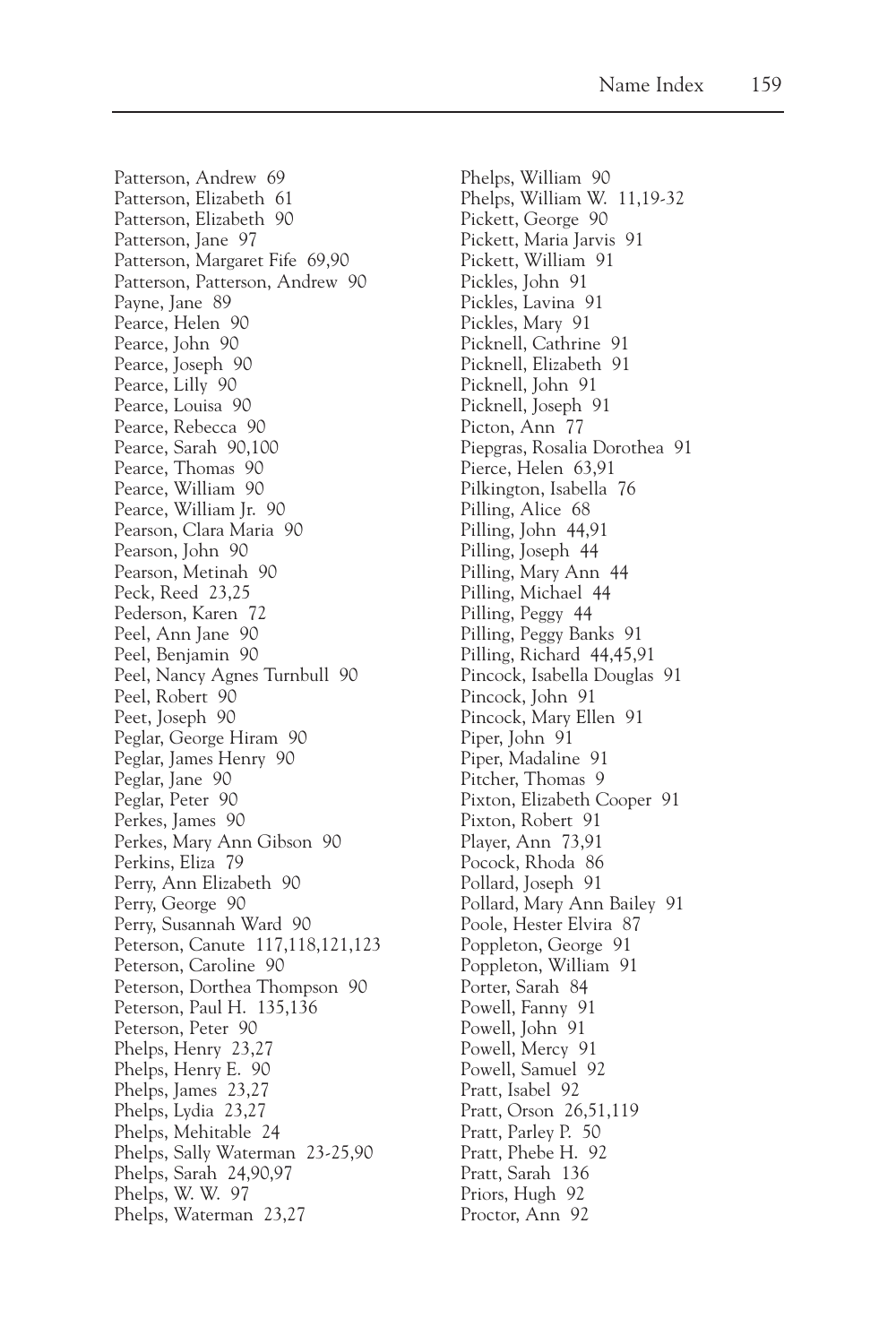Proctor, John 92 Pullin, Ann 92 Pullin, Jane 92 Putnam, Ann 78 Pyper, Alexander Crookshan 92 Pyper, Alexander Gardner 92 Pyper, James Munro 92 Pyper, John 92 Pyper, Madaline Gardner 92 Quayle, Ann 61,64 Quick, Elizabeth 92 Quick, George 92 Quick, Lorenzo A. 92 Quick, Philitus 92 Radmall, Ann Butler 92 Radmall, Caroline Severn 92 Radmall, Emile Gee 92 Radmall, Henry B. 92 Radmall, Henry Bullifent 92 Radmall, Samuel D. 92 Radmall, Samuel Daniel 92 Ralette, Elizabeth 92 Ralette, Elmer 92 Ralette, Elmer Thomas 92 Ralette, Sarah Ann 92 Rampton, Calvin L. 119 Rampton, Caroline 92,119 Rampton, Caroline Harfield 92 Rampton, Elizabeth 92 Rampton, Frances Dinwoody 92,119 Rampton, Henry 92,119,121 Rampton, Henry James 92,119 Rampton, William 92 Ramsden, Jane 92 Randall, Alfred 92 Randall, Alfred Jason 92 Randall, Emerette Davis 92 Randall, Ruth Campkins 92 Ranks, Harriet 92 Ranks, Henry 92 Ranks, Jane 92 Ranks, Joseph 92 Ranks, Michael 92 Raymond, Catherine 92 Raymond, Charles J. 92 Read, Elizabeth Simmons 93 Read, William Smith 93 Redman, Ellen 78 Redman, Jane 93 Reech, A. 93 Reech, Clara Mariah 93

Reech, E. 93 Reed, Ezra 93 Reeder, Elizabeth 93 Reeder, Hyrum 93 Reeder, John 93 Reeder, Robert 93 Reeder, Sarah Jane 93 Rees, Amos 8,10 Rees, Emma Frances 93 Rees, Matilda 93 Reese, Mary Ann 93 Reeves, Hannah 69 Reid, Janet 85 Reiley, Elizabeth 93 Reiley, Elizabeth Jr. 93 Reiley, John 93 Reiley, Margaret 93 Reiley, Richard 93 Reiley, Ruth 93 Reiley, Susanna 93 Renault, John F. 93 Renault, Martha Ann 93 Rex, Florence Celeste 93 Rex, Mary 93 Rex, Mary Mead 63,93 Rex, Willard 93 Rex, William 93 Rhodes, Alice Mellor 93 Rhodes, George 93 Rhodes, Mary 93 Rich, Charles C. 18 Richards, Elizabeth 105 Richards, George Spencer 33,34 Richards, Hepzibah/Hepsy 33 Richards, Jeanetta 49 Richards, Joseph 33 Richards, Joseph William 37 Richards, Levi 33 Richards, Maria Wealthy 105 Richards, Martha 73 Richards, Nancy 33 Richards, Phinehas 33,34,105 Richards, Rhoda 33 Richards, Samuel 37 Richards, Wealthy Dewey 33-37,105 Richards, Willard 33,49-51 Richards, William 33 Richardson, A. 93 Richardson, Abigail 93 Richardson, Darwin 93 Richardson, Esther Jane 93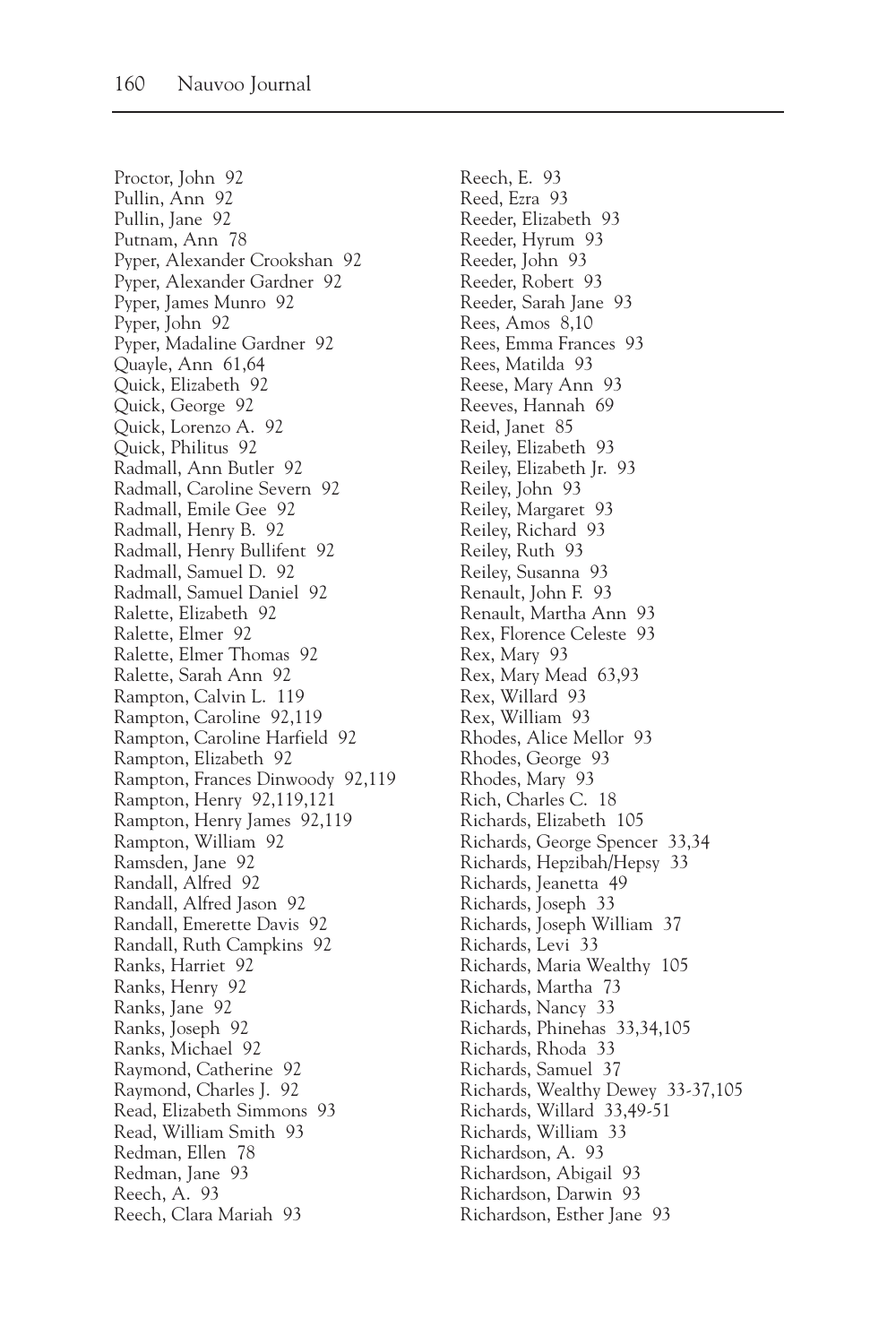Richardson, Jane C. 93 Richardson, Millicent 93 Richardson, T. 93 Richardson, Thomas William 93 Richardson, William 94 Richerby, E. 94 Rickerby, Elizabeth Ann 94 Rickerby, S. 94 Riding, Alfred Hall 94 Riding, Christopher 94 Riding, Christopher Lister 94 Riding, Mary Ann Hall 94 Riding, Mary Eleanor 94 Rigby, Ann 104 Rigby, James 94 Rigby, Jane Lavinia Littlewood 94 Rigby, Marie 94 Rigdon, Sidney 22,23,51 Riggs, Burr 25 Riley, James 94 Riley, Reverend M. 14 Riley, William W. 94 Riley,Charity 94 Ringrore, Elizabeth 94 Ringrore, Elizabeth Ann 94 Ripley, Alanson 21 Risby, George 94 Robbins, Agnes Nancy McAllister 94 Robbins, Alexander 94 Robbins, Edward 94 Robbins, Frances 94 Robbins, Lewis 94 Robella, Cecilia 60 Roberts, B. H. 136 Roberts, Selina 94 Roberts, Sophia 94 Roberts, William 94 Robeuif, Edward 94 Robins, Edmund 94 Robins, Frederick 94 Robinson, Eliza 94 Robinson, Elizabeth (Betsy) Hobson 95 Robinson, Elizabeth 94 Robinson, George 94 Robinson, John 94 Robinson, Joseph 94 Robinson, Milvon 95 Robinson, Samuel 94 Robinson, Sarah 94 Robinson, Sarah Holt 94 Robinson, William 94

Rockwell, O. Porter 95 Rogers, Amelia Ann 101 Rogers, Ann 101 Rogers, Eliza Jane 95 Rogers, Eliza Watton 95 Rogers, James Ephraim 95 Rogers, Telemachus 95 Rogers, Thomas 95 Rolfe, Mary Ann 95 Rollings, Abraham 95 Rollings, Elizabeth 95 Rollings, James 95 Rollings, James B. 95 Romney, Elizabeth Geskell 95 Romney, George 95 Romney, Jane Jamison 95 Romney, Mary Ann 95 Romney, Miles 95 Rose, Charlotte 89 Rostron, Mary 95 Rotsford, Sarah C. 95 Roueche, Catharine Cecelia Skelly 95 Roueche, John Baptiste 95 Roueche, Margaret Comish 95 Roueche, Thomas Francis 95 Round, George 95 Round, Sarah Bull 95 Rouse, Elizabeth 95 Rowberry, Edward 95 Rowberry, Harriet 95 Rowberry, John 95 Rowberry, Mary 78,79 Rowberry, Mary Parry 95 Rowberry, Sarah 95 Rowberry, Thomas 95 Rowberry, Thomas Joseph 95 Rowberry, William 95 Rowley, Theresa 95 Royle, Ann Capstick 95 Royle, Henry 95 Rumel, John H. 96 Rumell, Amanda 96 Rumell, Louisa Gello 96 Rumell, Nicholas 96 Rupill, Margaret 96 Rupill, Robert 96 Rushton, Eliza Hundy 96 Rushton, Frederick James 96 Rushton, John 96 Rushton, Margaret Hall 96 Rushton, Melvina 96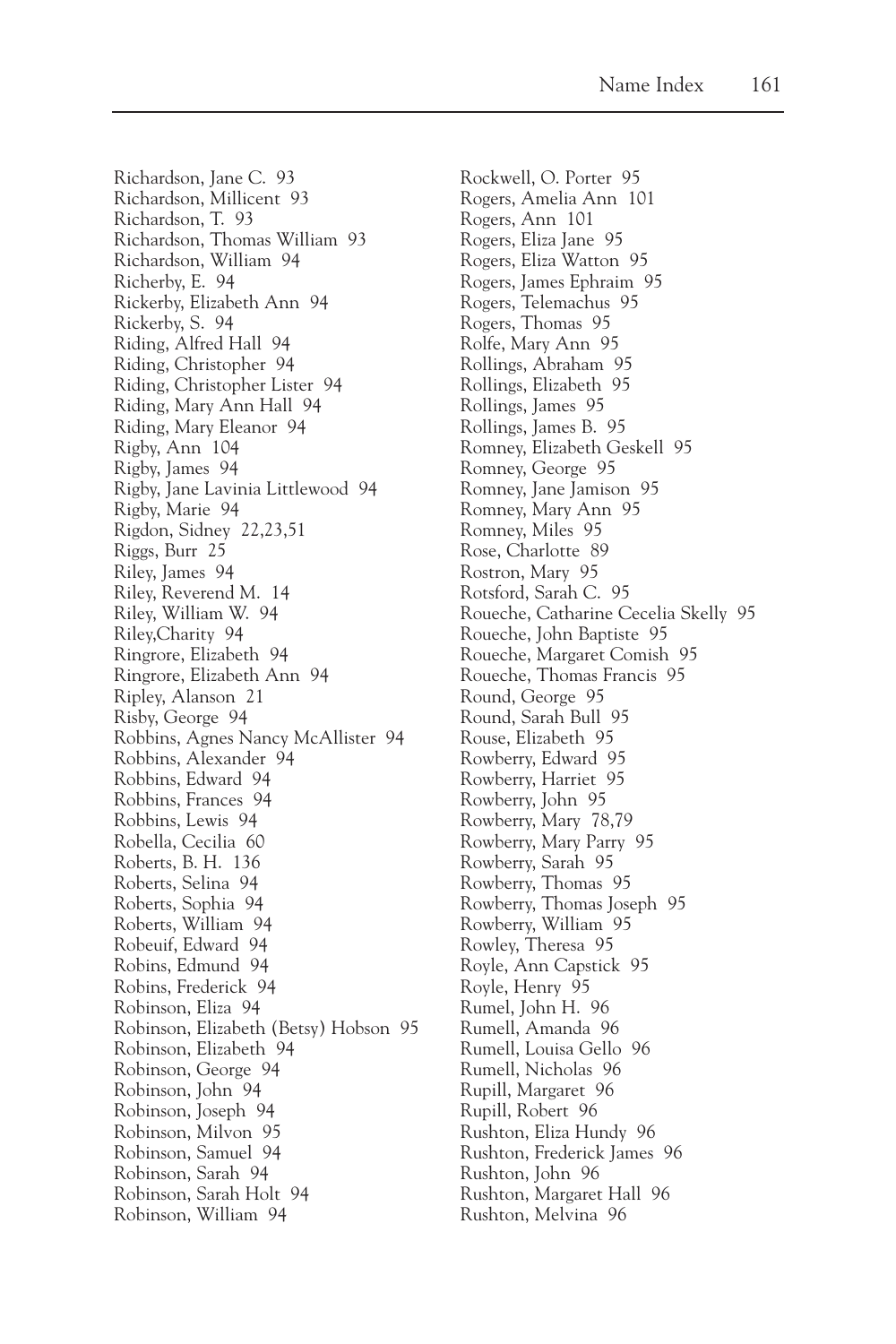Russell, Phebe 55 Rustall, John 96 Ryland, John F. 10,12,13 Sabin, Ambrose 96 Sabin, Anna Maria 96 Sabin, David 96 Sabin, Elizabeth Dorward 96 Sabin, Elizabeth Jr. 96 Sabin, Henry 96 Sagers, Amanda 71 Sagers, Amanda Melvina 96 Sagers, Amy Sweet 96 Sagers, Harriet Emeline Barney 96 Sagers, Harrison W. 96 Sagers, John 96 Sagers, Mary Maria 96 Sagers, Olive 96 Sagers, William Henry Harrison 96 Salisbury, David 96 Salisbury, Eliza 96 Salisbury, Hannah Castle 96 Salisbury, Richard 96 Salisbury, Thomas 96 Salthouse, Elizabeth 65 Sanderson, James 96 Sanderson, John 96 Sanderson, Mary Jane Sparks 96 Sanderson, Rebecca Wood 96 Sands, Andy 96 Sands, Elizabeth 96 Sansom, Charles 96 Sarsnitt, G. G. 96 Saunderson, Ann Savage, Amelia 75 Savage, Eliseman Palmer 96 Savage, Elizabeth 55 Savage, Hannah Maria Hartley 96 Savage, Joseph 96 Savage, Joseph Albert 96 Sawyer, Arthur W. 96 Sawyer, Levi 96 Sawyer, Rose Ann Ball 96 Sayers, Edward 103 Sayers, Ruth D. Vose 103 Saynor, Susanna 104 Scholes, George 97 Scholes, Mary Spencer 97 Scholes, Sarah Hyde 97 Scott, Jacob or Isaac 27 Seddon, Juliana 97 Severn, Caroline 92

Shanks, Elizabeth 82 Shanks, James 97 Sharp, Cecelia 63 Sharp, Ellen 69 Sharp, Isabell 62 Sharp, Jane Condie 97 Sharp, Jane Patterson 97 Sharp, Janet Condie 63 Sharp, John 97 Sharp, Joseph 63 Sharp, Joseph 97 Sharp, Mary Hunter 97 Sharp, Nellie 63 Sharratt, Maria 98 Shaw, Samuel R. 90,97 Shaw, Sarah Phelps 90,97 Shearer, Norman 25 Sheffield, John Gardener 97 Sheffield, Peter 56 Shepherd, Ann Henderson 97 Sheppard, John 97 Sheppard, Joseph 117 Sherlock, Wilhelmina 61 Shill, Prudence Goulding 97 Shill, Robert Chappel 97 Shuler, Sarah 60 Shurtliff, Vincent 88 Sidaway, Sarah 97 Silcock, Barbara Ann 97 Silcock, Elizabeth Jane 97 Silcock, Jane Heath 97 Silcock, Nicholas Thomas 97 Silcock, Thomas 97 Simkins, Mariah 97 Simkins, Susan 97 Simmons, Elizabeth 93 Simonds, Sarah 85 Simpson, Catherine Elizabeth 97 Simpson, Elizabeth 97 Simpson, Joseph W. 97 Sinclair, Janet 75 Singleton, Catherine Creer 97 Singleton, Ellen 97 Singleton, John 97 Sinpson, George 97 Skelding, E. 97 Skelding, Jessie Edward 97 Skelding, L. 97 Skelly, Catharine Cecelia 95 Slater, Burges, Elizabeth 60 Slater, Emily 60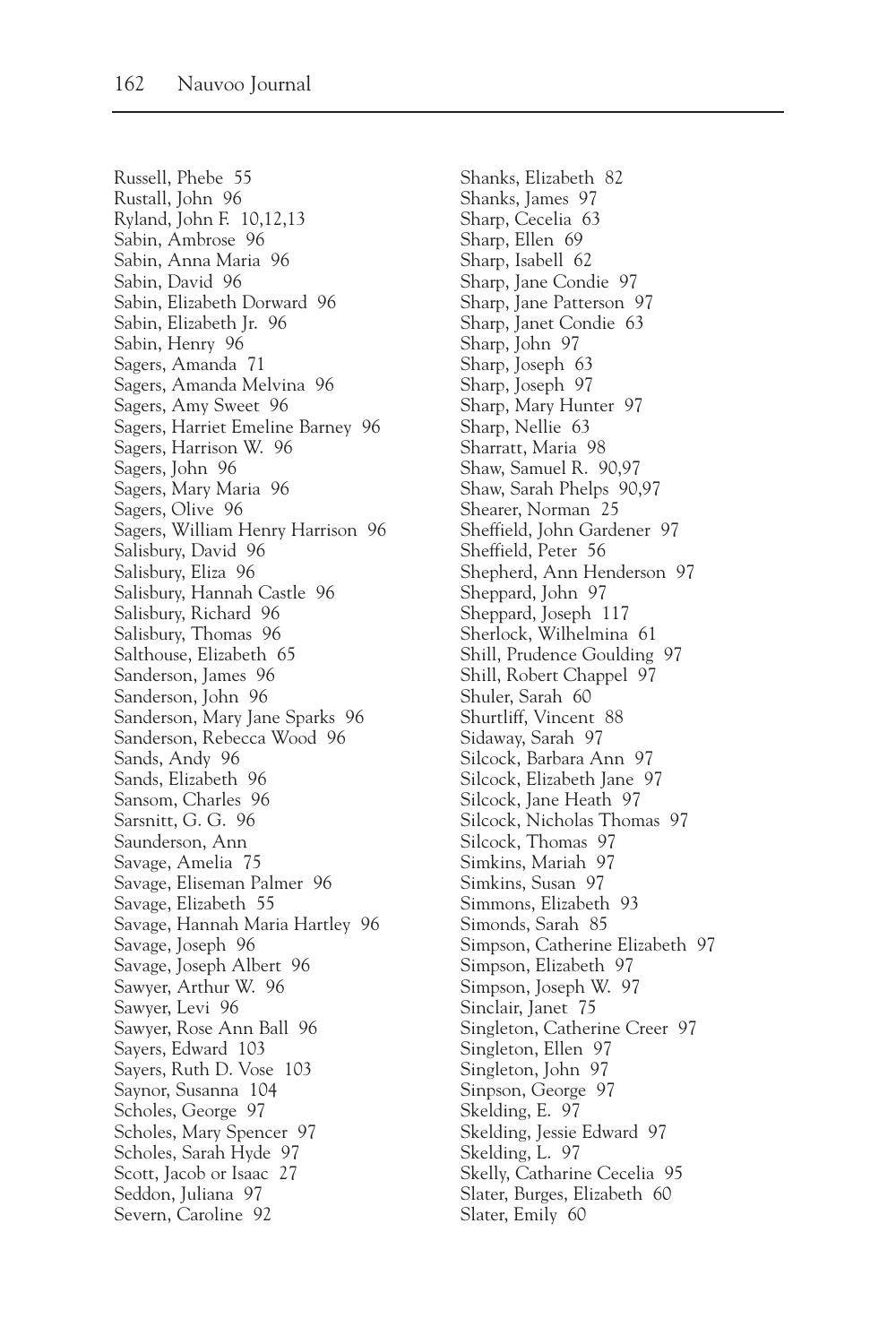Slater, Peter 60 Slater, Thomas 60 Slaughter, Sheri Eardley 49-108 Smart, Ann Hater 98 Smart, Ann Hayter 98 Smart, Charlotte 97 Smart, John 98 Smart, Maria 98 Smart, Maria Sharratt 98 Smart, Mary 98 Smart, Reuben W. 98 Smart, Thomas S. 98 Smart, Thomas Sharratt 98 Smart, William 98 Smith, Agnes 98 Smith, Agnes Jr. 98 Smith, Alfred 98 Smith, Allace 106 Smith, Alma 35 Smith, Amanda Barnes 34-37 Smith, Andrew F. 135,136 Smith, Ann 98,102 Smith, Ann Ormandy 98 Smith, Arthur Dydney 98 Smith, Caroline 64 Smith Charles 98 Smith, Crawford 98 Smith, Don 117 Smith, Eliza 98 Smith, Elizabeth 98 Smith, Elizabeth Logue 98 Smith, Emma 98 Smith, Fanny 99 Smith, George A. 26,51,71,119 Smith, Hannah 98 Smith, Hyrum 22 Smith, Isabella 98 Smith, James 98 Smith, Jane 98 Smith, Jane Dean 98 Smith, John 98 Smith, Joseph F. 2 Smith, Joseph Jr. 3,6,9,14,19-27,51, 136, 138 Smith, Joshua L. 98 Smith, Latelia 98 Smith, Mariah Sarah 98 Smith, Mary Hibbert 98 Smith, Robert T. 98 Smith, Samuel T. 98 Smith, Sardis 35

Smith, William 98 Smoot, Abraham O. 56,117 Smout, Edwin Ward 98 Smout, Leah Oakley 98 Snellis, Cornelius 98 Snellis, Mary Ann 98 Snively, Aaron 98 Snively, Mary 99 Snow, Erastus 64,99,119 Snow, William 74 Snyder, Harriet Ellen 79 Snyder, Jane Noble 99 Snyder, John 99 Soffe, Martha 99 Soix, John B. 99 Soix, Phebe O. 99 Soper, Martha 65 Sorenson, Anna Catherine Cecelia Larsen 99 Sorenson, Jeppe 99 South, Charles 120 Southern, Henry 99 Southwick, Ann Golden 99 Southwick, Joseph 99 Sparks, Mary Jane 96 Spencer, Amelia 99 Spencer, Catherine Curtis 99 Spencer, Chloe 99 Spencer, Claudius V. 103 Spencer, Daniel 99 Spencer, Elijah A. 99 Spencer, Eunice A. 99 Spencer, George W. 99 Spencer, Helen 99 Spencer, Julia J. 99 Spencer, Mary 97 Spencer, Mary Jane 99 Spencer, Orson 99 Spiller, Caroline 99 Spillet, Stephen 99 Spilsbury, Clarinda 99 Spilsbury, Fanny Smith 99 Spilsbury, George 99 Sprague, Alfred James 99 Sprague, Isabella 99 Sprague, John 99 Sproule, Andrew 99 Sproule, Mary McSpurrin 99 Squires, David Merrill 102 Stabler, George 99 Stabler, John 99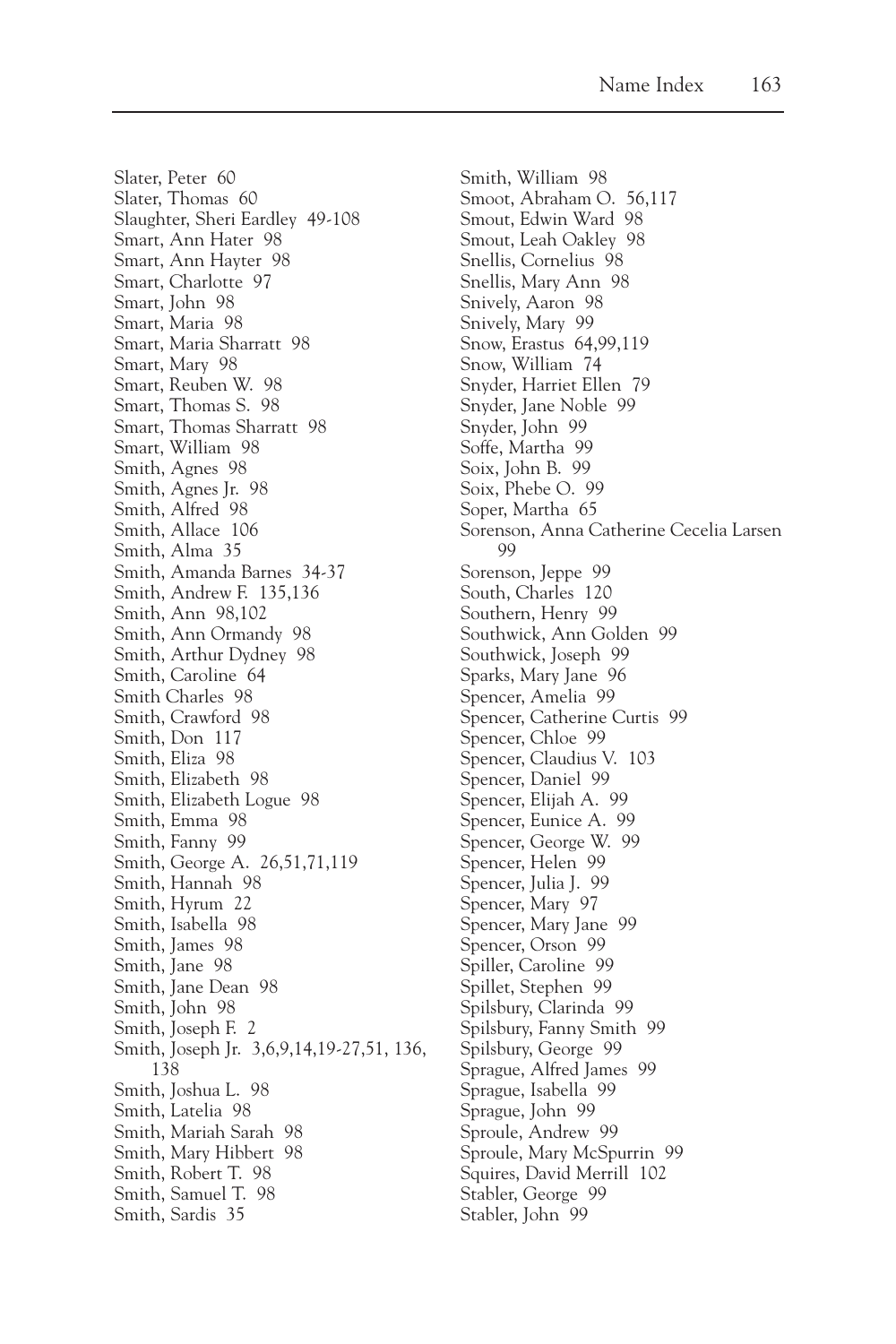Stabler, Mary 99 Stafford, Phoebe 102 Standing, Alice 99 Standing, Alice Jr. 99 Standing, James 99 Standing, John 99 Standing, Margaret 100 Standing, Mary 99 Standing, Nancy Varley 99 Standing, Thomas 100 Standing, William 100 Stay, Charles 100 Stay, Clara 100 Stay, Joseph 100 Stay, Rebecca 100 Stay, Sarah Pearce 100 Steel, Harvey 100 Steele, Mahonri M. 79 Stevens, Emily 74,100 Stevenson, Mary Ann 100 Stewart, Elizabeth Murdock 100 Stewart, James M. 100 Stewart, William 100 Still, Mary Elizabeth 100 Stock, Edward John 100 Stock, Rebecca 100 Stock, Sarah 100 Stoddard, David Kerr 100 Stoddard, John 100 Stokes, Eliza Jane 100 Stokes, Jane 100 Stokes, Robert 100 Stolworthy, Matilda Jenkerson 100 Stolworthy, Thomas 100 Stones, Elizabeth 100 Stones, Sarah 100 Stones, William 100 Storer, Ann 102 Stott, Edwin 100 Stott, Sarah Lees 100 Stott, William 100 Strang, James J. 124 Stratham, Mary Elizabeth 100 Stratton, Joseph A. 42,69 Stratton, Joseph Albert 100 Stratton, Mary Ann 100 Streeper, John Wilkinson 100 Streeper, Josephine 100 Streeper, Mary Catherine 100 Streeper, Matilda 99 Streeper, Matilda Wells 100

Streeper, Wilkinson 99,100 Streeper, William Henry 100 Street, Ellen 101 Street, Ellen Maria 101 Street, George 101 Street, George Albert 101 Street, William 101 Strickland, Frances 101 Strickland, G. 101 Strickland, Heber Charles 101 Strickland, M. 101 Stuart, David 101 Sumner, Catherine 83 Sunderlin, Esther 68 Sutherland, Daniel H. 101 Sweet, Amy 96 Swift, Charlotte 83 Taylor A. 101 Taylor, Ann 90 Taylor, Ann Hicks 101 Taylor, Ann Rogers 101 Taylor, Catherine 101 Taylor, Charlotte 83 Taylor, Edward 101 Taylor, Esther May Rogers 101 Taylor, Frances 77 Taylor, George E. G. 101 Taylor, J. C. 101 Taylor, James 101 Taylor, John 26,51,101,136 Taylor, Joseph Edward 101 Taylor, Mary Ann Rogers 101 Taylor, Sarah Ann 101 Tayson, Charles 101 Tayson, Cornelius 101 Tayson, Maria 101 Tayson, Sarah 101 Telle, Amelia Ann Rogers 101 Telle, Louis 101 Telle, Martha 101 Templeton, Elizabeth Ann 101 Terrell, J. W. 119 Terril, Capt. 123 Terry, E. 101 Terry, John 101 Terry, John R. 101 Thomas, Catharine 101 Thomas, Elizabeth David 101 Thomas, John 101 Thomas, John B. 101 Thomas, Mary 81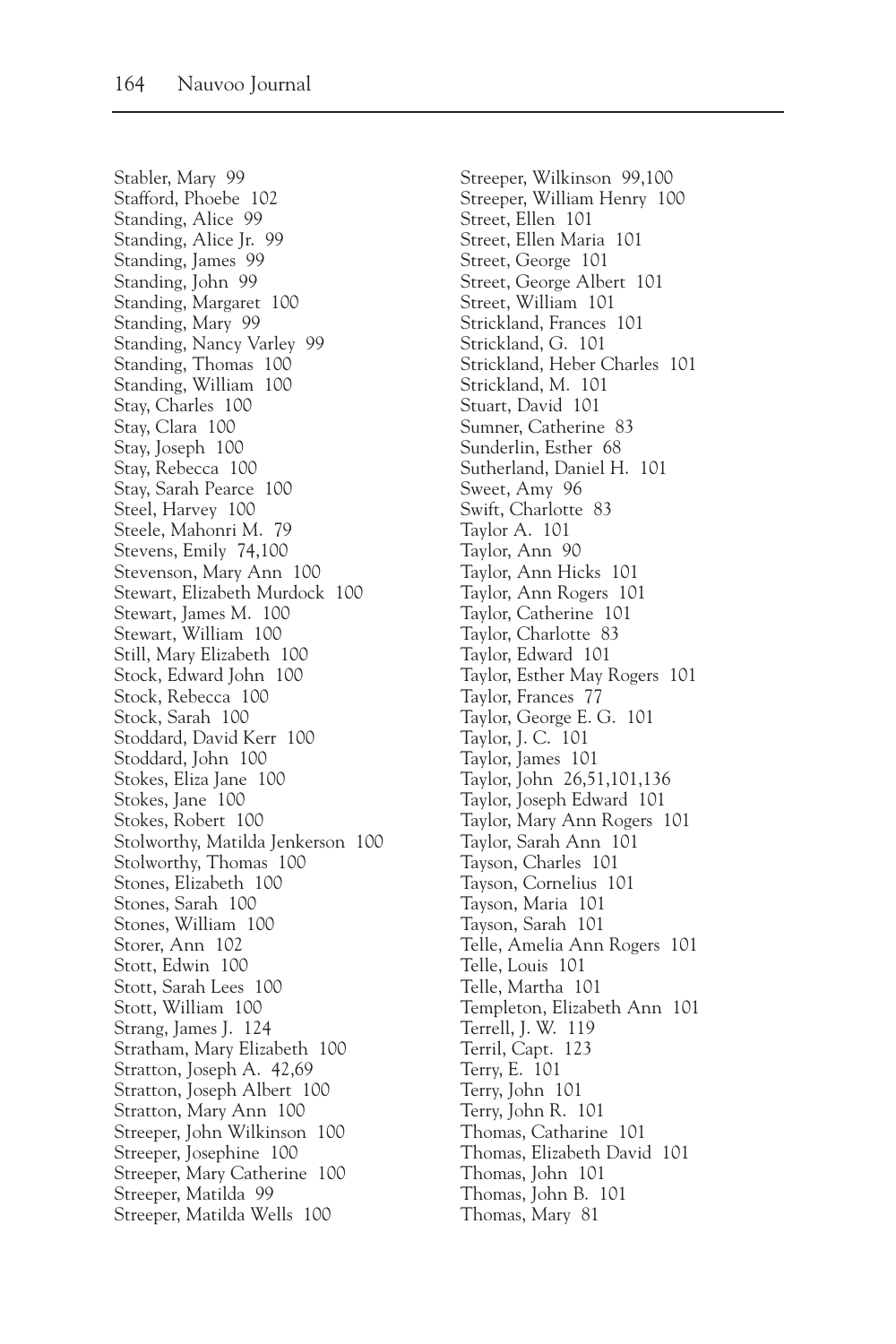Thomas, Preston 118 Thomas, Robert 101 Thomas, Sarah 105 Thomas, William 101 Thompson, Ann Bentley 102 Thompson, Belle 101,102 Thompson, Benjamin F. 102 Thompson, Catherine 101 Thompson, Catherine Ann Houck/Hank 102 Thompson, Charles Blanchard 102 Thompson, Charles Blancher 124,125 Thompson, Charles William 102 Thompson, David Lee 102 Thompson, Dorthea 90 Thompson, Eliza 83 Thompson, Elizabeth 102 Thompson, George W. 102 Thompson, Ida Eliza Amanda 102 Thompson, Isabelle 102 Thompson, Jane 102 Thompson, John 102 Thompson, Margaret 102 Thompson, Mary Anderson 101,102 Thompson, Mary McFall 61 Thompson, Ralph 102 Thompson, Samuel 101,102 Thompson, William Henry 64 Thorp, Joseph 13,14 Thorpe, Ada 102 Thorpe, Ann Storer 102 Thorpe, Charlotte Cruse 102 Thorpe, James 102 Thorpe, Thomas 102 Thorpe, William Washington 102 Thorsen, Jens 79 Thrutchley, George 102 Thrutchley, R. 102 Thrutchley, S. 102 Tidcomb, John 102 Tidcomb, Luke 102 Tidcomb, Maria 102 Tidcomb, Naomi 102 Tillotson, Charles 102 Tillotson, Ephraim 102 Tillotson, John 102 Tillotson, Ruth Collinson 102 Tingey, Charlotte Judd 102 Tingey, George 102 Tingey, John 102 Tingey, Phoebe Stafford 102

Tippets, John 132,133 Tolton, Ann Smith 102 Tolton, Edward 102 Tolton, Emily 102 Tolton, John 102 Tolton, Mary Ann Tomlinson 102 Tomlinson, Ester Walker 102 Tomlinson, James 102 Tomlinson, James Percy 102 Tomlinson, Mary Ann 102 Tooth, Thomas 102 Tooth, Thomas George 102 Toothanter, Lucy 103 Toothanter, Mary Jane 103 Toothanter, William 103 Tranter, John 103 Trengrove, Mary Ann 103 Tribe, Joseph 103 Trinnel, Ann 103 Trinnel, Eliza 103 Trinnel, John 103 Tucker, Mary Jane 103 Tucker, Sarah 103 Tunks, Eliza 89 Turnbull, Ann Lasley 103 Turnbull, David 103 Turnbull, David Jr. 103 Turnbull, Henry 103 Turnbull, Nancy 103 Turnbull, Nancy Agnes 90 Turner, George 103 Turnham, Joel T. 13,14 Tuttle, Helen Elizabeth Utley 103 Tuttle, Norton Ray 103 Tyndale, John 57 Tyndale, Magdalene Anderson 57 Tyndale, Mary 56 Udall, David 103 Udall, David King 103 Udall, Eliza King 103 Udy, James 103 Udy, Mary Ann Trengrove 103 Ulyard, Augusta 103 Ulyard, Mary 103 Ure, Janet 103 Utley, Helen Elizabeth 103 Van Dyke, Joseph L. 103 Van Dyke, Martha A. 103 Van Dyke, Mona 103 Van Dyke, Nonamus R. 103 Varley, Nancy 99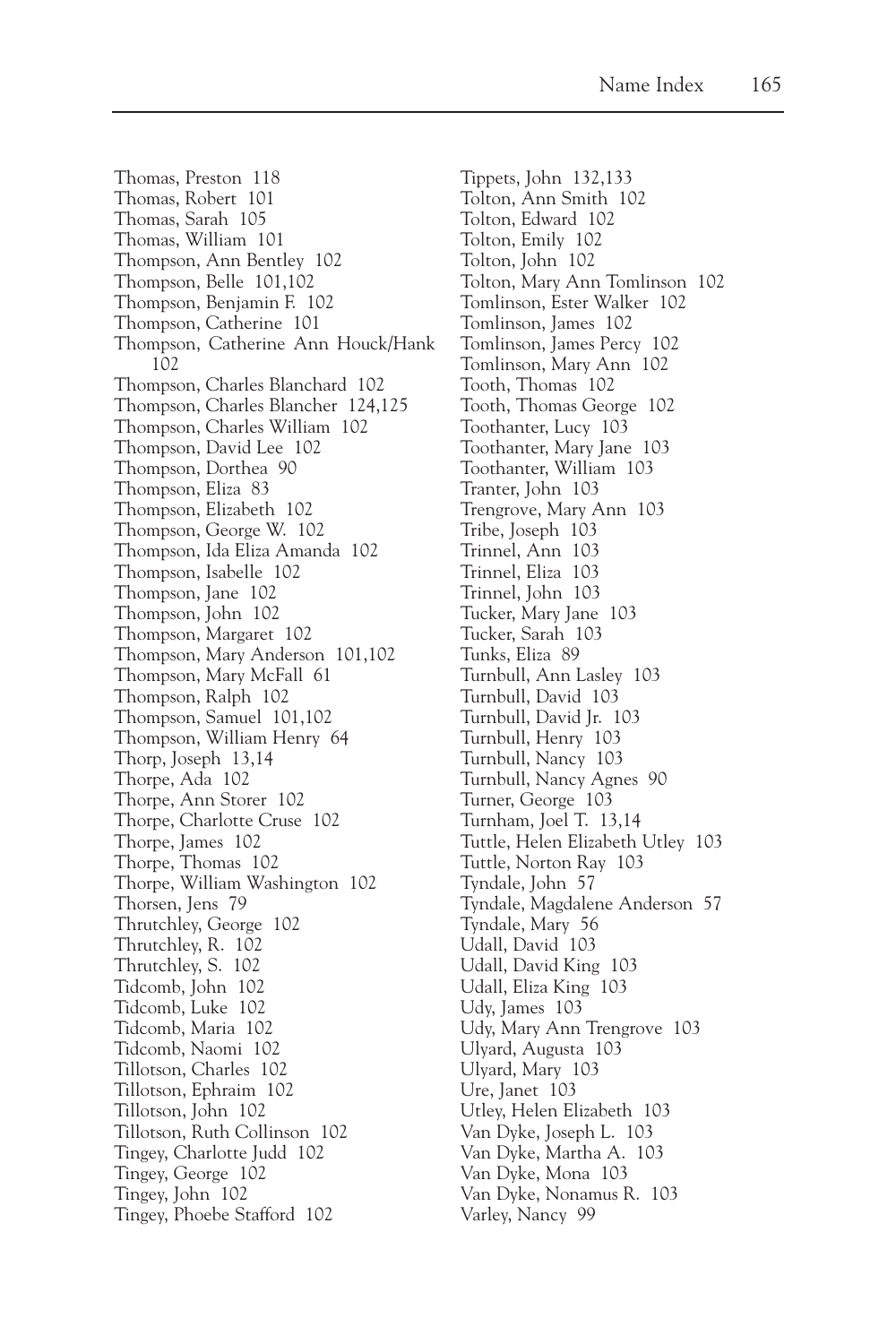Vasey, John 103 Vose, Ruth D. 103 Wadsworth, Brother 121 Wadsworth, Elizabeth 66 Wagstaff, Martha Pack 103 Wagstaff, William 103 Wait, Jane Coldwell 103 Wait, John 103 Wait, Rebecca 103 Walker, Ester 102 Walker, Mary Godwin 103 Walker, Mary Lois 103 Walker, William Gibson 103 Wallace, James 18 Walter, George 104 Wandell, Charles Wesley 104 Wandell, Mary Brown 104 Warburton, Alice 87 Ward, Eliza Ann Dyer 69 Ward, Maurine Carr 33-38 Ward, Susannah 90 Wardle, John 83 Wardle, Mary 104 Wardrobe/Wardrop, John 104 Wardrobe/Wardrop, Lucy McIntosh 104 Wardrop, James 104 Warner, Elizabeth Jane 104 Warner, Mary 104 Waterman, Sally 90 Watkins, Ann Derricott 104 Watkins, Mary Jane 104 Watkins, Thomas 104 Watson, Elizabeth 87 Watson, Euphemia 104 Watson, Mary Cowan 104 Watson, Robert 104 Watton, Eliza 95 Watts, Rebecca 56 Weaver, Louisa 105 Webb, Martha 61 Webb, Moses 104 Webley, Susannah 78 Webster, Ann Rigby 104 Webster, Henry 104 Webster, Lydia 59,104 Weech, Hyrum 119-121 Weech, Lorenzo 120 Weech, Sarah 120 Weight, Charlotte Bergun 104 Weight, Fredrick 104 Weight, John 104

Wellington, Ruth 104 Wells, Matilda 100 Wells, Robert 10,11 Welsh, Sarah Emma 104 Wentz, Mercy Green 104 Wentz, Peter 104 Wentz, Peter Mastin 104 Westwood, Ann 104 Westwood, Matilda Beard 104 Westwood, Phillip 104 Westwood, Richard 104 White, Amy 104 White, James 104 White, James Joseph 104 White, Jane 104 Whiteley, Ann Elizabeth 104 Whiteley, Susanna Saynor 104 Whiteley, Thomas 104 Whitingham, Elizabeth 79 Whitman, Alice Emma 105 Whitman, Charlotte 105 Whitman, John 105 Whitmer, David 19-23 Whitmer, Jacob 23 Whitmer, John 22-25 Whitney, Horace K. 133 Whitney, Orson F. 45 Whittaker, Alice 89 Whittingham, Amelia Jane 105 Wickel, Catherine 57 Wickel, Elizabeth Richards 105 Wickel, Harman 105 Wickel, Harrison 105 Wickel, Henry Lemmon 105 Wickel, Lemmon 105 Wickel, Louisa Weaver 105 Wickel, Margaret Buckwalter 105 Wickel, Richard 105 Wickel, Richard Jr. 105 Wickel, Sarah Ann Henry 105 Wilcox, Cynthia Maria 105 Wilcox, Ella Amelia 105 Wilcox, Maria Wealthy Richards 105 Wilcox, Water Eli 105 Wild, Ann 63,105 Wild, James 105 Wild, Mary 105 Wilden, Henry Clay 105 Wilkinson, Grace Mary 107 Wilkless, Mary Palmer 106 Williams, David 105